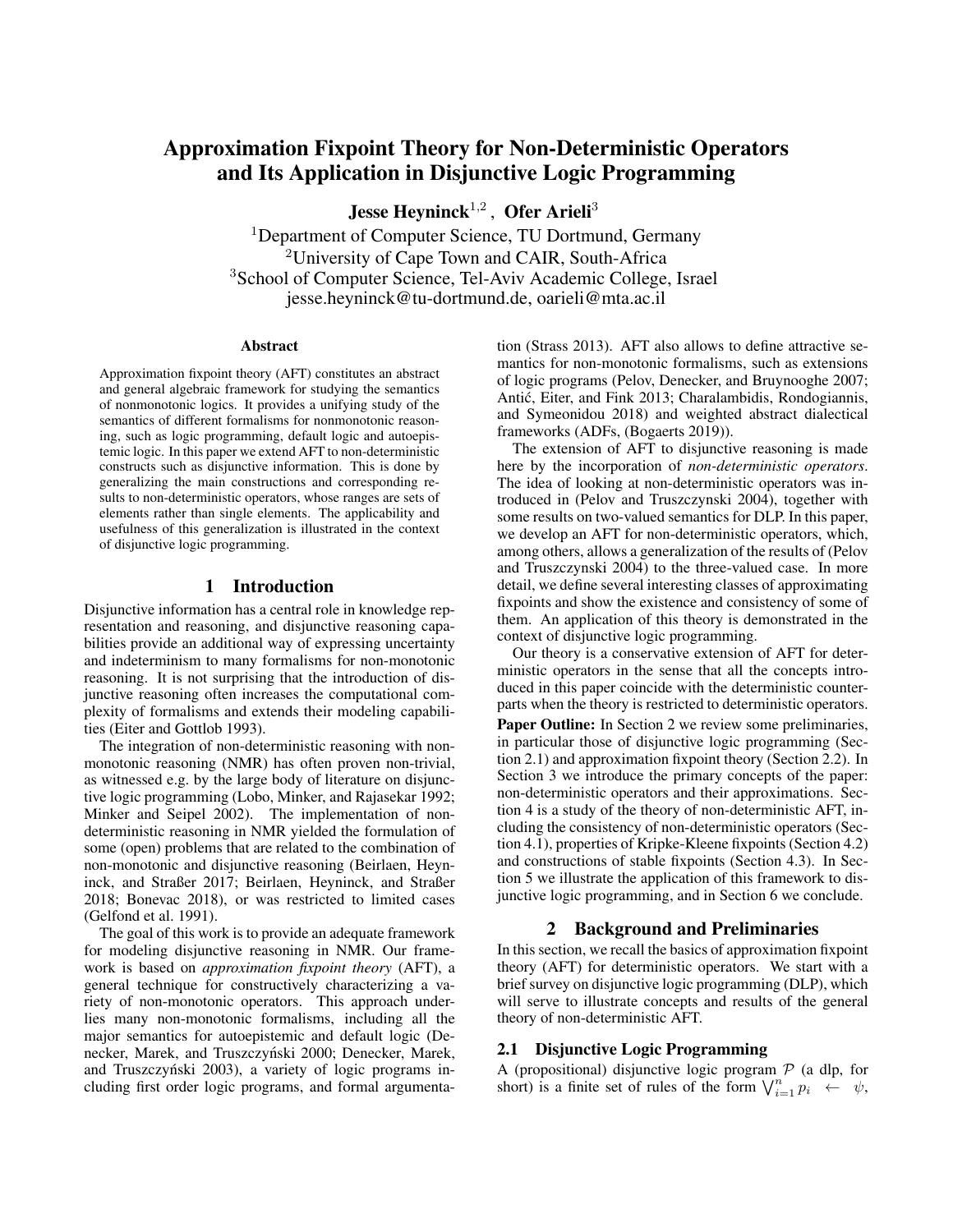where  $\bigvee_{i=1}^{n} p_i$  (the rule's head) is a disjunction of atoms, and  $\psi$  (the rule's body) is a (propositional<sup>[1](#page-1-1)</sup>) formula that may include the propositional constants T (representing truth), F (falsity), U (unknown), and C (contradictory information). A rule is called *normal* if its body is a conjunction of literals (i.e., atomic formulas or a negated atoms), and its head is atomic. A logic program is called *normal*, if it consists only of normal rules; It is *positive*, if there are no negations in the rules' bodies. The set of atoms occurring in  $P$  is denoted  $A_P$ .

Given a four-valued lattice  $\mathsf{F} \leq_t \mathsf{U}, \mathsf{C} \leq_t \mathsf{T}^2$  $\mathsf{F} \leq_t \mathsf{U}, \mathsf{C} \leq_t \mathsf{T}^2$  and a  $\leq_t$ involution – on it (i.e,  $-F = T$ ,  $-T = F$ ,  $-U = U$  and −C = C), a *four-valued interpretation* of a program P is a pair  $(x, y)$ , where  $x \subseteq A_{\mathcal{P}}$  is the set of the atoms that are assigned a value in  $\{\mathsf{T},\mathsf{C}\}$  and  $y \subseteq \mathcal{A}_{\mathcal{P}}$  is the set of atoms assigned a value in  $\{\dot{T}, U\}$ .<sup>[3](#page-1-3)</sup> Interpretations are compared by *information order*  $\leq_i$ , where  $(x, y) \leq_i (w, z)$  iff  $x \subseteq w$  and  $z \subseteq y$  (different 'precision'), and by *truth order*  $\leq_t$ , where  $(x, y) \leq_t (w, z)$  iff  $x \subseteq w$  and  $y \subseteq z$  (increased 'positive' evaluations). Truth assignments to complex formulas are then recursively defined as follows:

• 
$$
(x, y)(\phi) = \begin{cases} \n\begin{cases} \n\begin{cases} \n\begin{cases} \n\begin{cases} \n\begin{cases} \n\begin{cases} \n\end{cases} & \text{if } \phi \in x \text{ and } \phi \in y, \\ \n\end{cases} \\
\begin{cases} \n\begin{cases} \n\begin{cases} \n\begin{cases} \n\end{cases} & \text{if } \phi \notin x \text{ and } \phi \notin y, \\ \n\begin{cases} \n\begin{cases} \n\begin{cases} \n\end{cases} & \text{if } \phi \in x \text{ and } \phi \notin y. \n\end{cases} \n\end{cases} \n\end{cases}
$$

- $(x, y)(\neg \phi) = -(x, y)(\phi),$
- $(x, y)(\psi \wedge \phi) = \min_{\leq t} \{ (x, y)(\phi), (x, y)(\psi) \},\$

• 
$$
(x, y)(\psi \vee \phi) = \max_{\leq t} \{(x, y)(\phi), (x, y)(\psi)\}.
$$

A four-valued interpretation of the form  $(x, x)$  may be associated with a *two-valued* (or *total*) interpretation x, in which for an atom p,  $x(p) = T$  if  $p \in x$  and  $x(p) = F$ otherwise. We say that  $(x, y)$  is a *three-value* (or *consistent*) interpretation, if  $x \subseteq y$ . Note that in consistent interpretations there are no C-assignments.

We now consider semantics for dlps. First, given a twovalued interpretation, an extension to dlps of the immediate consequence operator for normal programs [\(van Emden and](#page-10-1) [Kowalski 1976\)](#page-10-1) is defined as follows:

<span id="page-1-6"></span>**Definition 1.** Given a dlp  $P$  and a two-valued interpretation x, we define:

- $HR_{\mathcal{P}}(x) = {\Delta \mid \bigvee \Delta \leftarrow \psi \in \mathcal{P}} \text{ and } (x, x)(\psi) = \mathsf{T}}.$
- $IC_{\mathcal{P}}(x) = \min_{\sub{f}} \{ y \mid \forall \Delta \in \mathit{HR}_{\mathcal{P}}(x), y \cap \Delta \neq \emptyset \}.$

Thus, denoting by  $\wp(\mathcal{L})$  the powerset of  $\mathcal{L}$ ,  $IC_{\mathcal{P}}$  is an operator on the lattice  $\langle \wp(A_{\mathcal{P}}), \subseteq \rangle$ .  $IC_{\mathcal{P}}(x)$  are the minimal two-valued interpretations that validate all disjunctions which are derivable from  $P$  given x.

Other semantics for dlps, this time based on three-valued interpretations, are defined next:

<span id="page-1-9"></span>**Definition 2.** Given a dlp  $P$  and a consistent interpretation  $(x, y)$ . We say that  $(x, y)$  is:

- *(three–valued)* model of P, iff for every  $\phi \leftarrow \psi \in \mathcal{P}$ ,  $(x, y)(\phi) \geq_t (x, y)(\psi)$ . We denote by  $mod(\mathcal{P})$  the set of the three-valued models of P.
- *weakly supported model* of P, iff for every  $p \in A_{\mathcal{P}}$  such that  $(x, y)(p) = \mathsf{T}[(x, y)(p) = \mathsf{U}]$ , there is  $\mathsf{V}\Delta \leftarrow \phi \in$ P such that  $p \in \Delta$  and  $(x, y)(\phi) = \mathsf{T}[(x, y)(p) = \mathsf{U}].$
- *supported model* of P, iff for every  $p \in A_{\mathcal{P}}$  such that  $(x, y)(p) = \mathsf{T}[(x, y)(p) = \mathsf{U}]$ , there is  $\forall \Delta \leftarrow \phi \in \mathcal{P}$ such that  $p \in \Delta$  and  $(x, y)(\phi) = \mathsf{T} [(x, y)(p) = \mathsf{U}]$  and  $\Delta \cap x = \{p\} [\Delta \cap y = \{p\}]^{4}$  $\Delta \cap x = \{p\} [\Delta \cap y = \{p\}]^{4}$  $\Delta \cap x = \{p\} [\Delta \cap y = \{p\}]^{4}$

Another common way of providing semantics to dlps is by the following reduct [\(Gelfond and Lifschitz 1991\)](#page-9-14):

<span id="page-1-10"></span>**Definition 3.** The GL-transformation  $\frac{\mathcal{P}}{(x,y)}$  of a normal dlp  $P$  w.r.t. a consistent interpretation  $(x, y)$ , is the positive program obtained by replacing, in every rule  $p_1 \vee \ldots \vee p_n \leftarrow$  $q_1, \ldots, q_m, \neg r_1, \ldots, \neg r_k \in \mathcal{P}$ , any negated literal  $\neg r_i$  (1  $\leq$  $i \leq k$ ) by: (1) F if  $(x, y)(r_i) = T$ , (2) T if  $(x, y)(r_i) = F$ , and (3) U if  $(x, y)(r_i) = U$ .

An interpretation (x, y) is a *three-valued stable model* of  $\mathcal P$  iff it is in  $\min_{\leq t} (mod(\frac{\mathcal P}{(x,y)}))$ .<sup>[5](#page-1-5)</sup>

### <span id="page-1-0"></span>2.2 Approximation Fixpoint Theory

We now recall basic notions from approximation fixpoint theory (AFT), as described in [\(Denecker, Marek, and](#page-9-7) Truszczyński 2000). AFT introduces constructive techniques for approximating the fixpoints of an operator  $O_{\mathcal{L}}$ over a lattice  $L = \langle \mathcal{L}, \leq \rangle$ . The motivation for this is the observation that while fixpoints of a (possibly non-monotonic) operator might not always exist, the existence of *approximations* of such fixpoints on a *bilattice* [\(Ginsberg 1988;](#page-9-15) [Fitting 2006\)](#page-9-16), constructed on the basis of  $L$ , is always guaranteed.

<span id="page-1-7"></span>**Definition 4.** Given a lattice  $L = \langle \mathcal{L}, \leq \rangle$ , we let  $L^2 =$  $\langle \mathcal{L}^2, \leq_i, \leq_t \rangle$  be a structure (called *bilattice*), in which  $\mathcal{L}^2$  =  $\mathcal{L} \times \mathcal{L}$ , and for every  $x_1, y_1, x_2, y_2 \in \mathcal{L}$ ,

- $(x_1, y_1) \leq i (x_2, y_2)$  iff  $x_1 \leq x_2$  and  $y_1 \geq y_2$ ,
- $(x_1, y_1) \leq_t (x_2, y_2)$  iff  $x_1 \leq x_2$  and  $y_1 \leq y_2$ .

An approximating operator  $\mathcal{O}: \mathcal{L}^2 \to \mathcal{L}^2$  of an operator  $O_{\mathcal{L}} : \mathcal{L} \to \mathcal{L}$  is defined by specifying two operators  $O_{l}$ and  $\mathcal{O}_u$  which calculate, respectively, a *lower* and an *upper bound* for the value of  $O<sub>L</sub>$ . It is observed in [\(Denecker,](#page-9-7) Marek, and Truszczyński 2000) that many formalisms can be characterized by a symmetric operator where the upper bound can be calculated by "inversing" the lower bound (and vice versa),

<span id="page-1-8"></span>**Definition 5.** Let  $O_{\mathcal{L}} : \mathcal{L} \to \mathcal{L}$  and  $\mathcal{O} : \mathcal{L}^2 \to \mathcal{L}^2$ .

•  $\mathcal O$  is called an *approximation* of  $O_{\mathcal L}$ , if  $\forall x, y \in \mathcal L$ ,  $\mathcal{O}(x,y) = (\mathcal{O}_l(x,y), \mathcal{O}_u(x,y))$ , where  $\mathcal{O}_l : \mathcal{L}^2 \to \mathcal{L}$  and

<span id="page-1-1"></span><sup>&</sup>lt;sup>1</sup>For simplicity and due to lack of space, we restrict ourselves to the propositional case.

<span id="page-1-2"></span> $2$ In the sequel, we use the same notation for a truth value and the corresponding propositional constant.

<span id="page-1-3"></span><sup>&</sup>lt;sup>3</sup>Somewhat skipping ahead, the intuition here is that  $x(y)$  is a lower (upper) approximation of the true atoms.

<span id="page-1-4"></span><sup>4</sup>Two-valued supported and weakly supported models are defined in [\(Brass and Dix 1995a\)](#page-9-17). Their generalization to the 3 valued case is, to the best of our knowledge, novel.

<span id="page-1-5"></span><sup>&</sup>lt;sup>5</sup>If  $x = y$ ,  $(x, y)$  is called a *two-valued* stable model of P.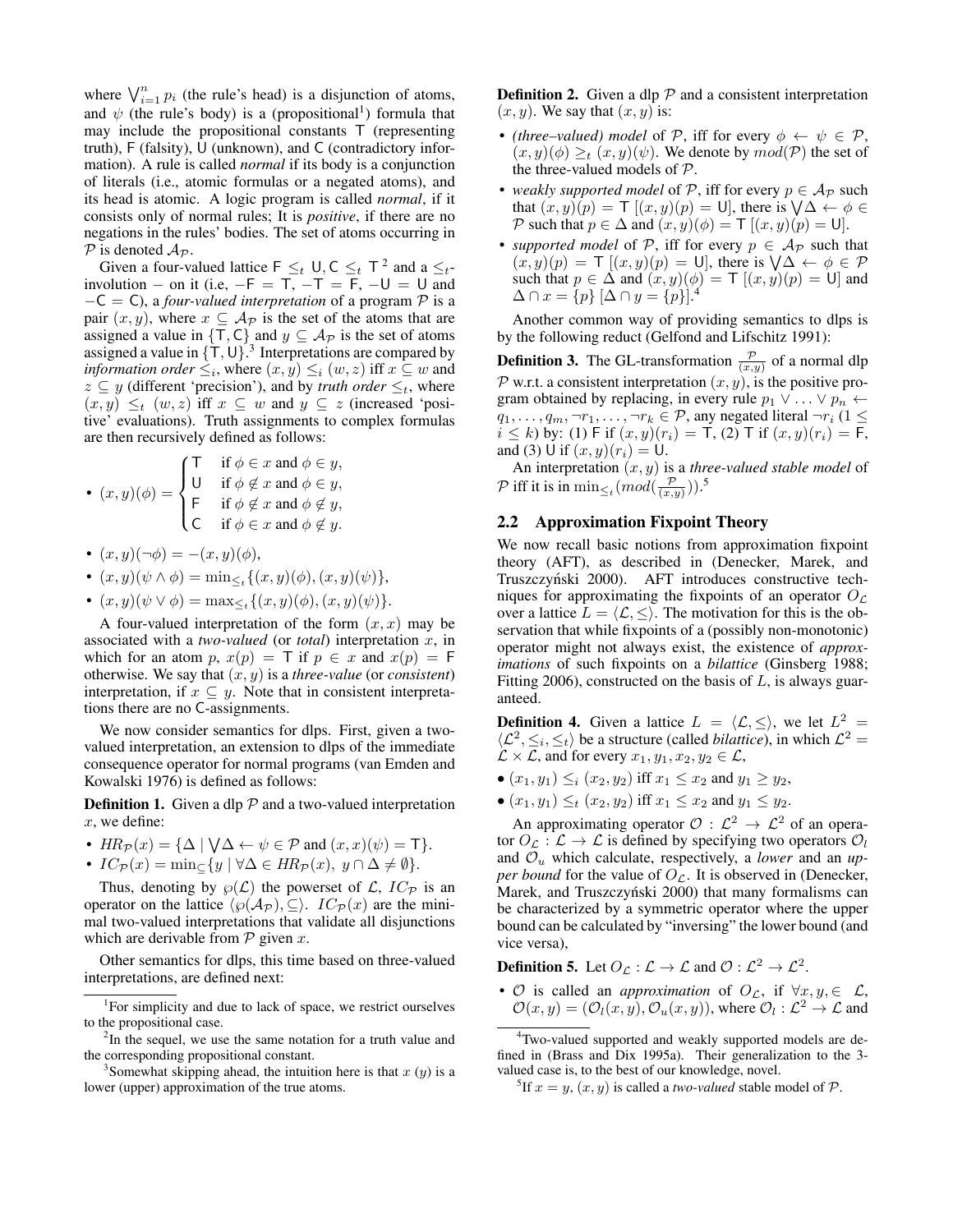$\mathcal{O}_u : \mathcal{L}^2 \to \mathcal{L}$  are a lower and upper bound, respectively, of  $O_{\mathcal{L}}$ , i.e.:  $\mathcal{O}_l(x, y) \leq O_{\mathcal{L}}(x)$  and  $\mathcal{O}_u(x, y) \geq O_{\mathcal{L}}(y)$ .

•  $\mathcal O$  is *symmetric*, if  $\mathcal O(x,y) = (\mathcal O_l(x,y), \mathcal O_l(y,x))$  for some  $\mathcal{O}_l$  :  $\mathcal{L}^2 \rightarrow \mathcal{L}$ ;  $\mathcal{O}$  is  $\leq_i$ -monotonic, if when  $(x_1, y_1) \leq_i (x_2, y_2)$ , also  $\mathcal{O}(x_1, y_1) \leq_i \mathcal{O}(x_2, y_2)$ ;  $\mathcal{O}$ is *approximating*, if it is symmetric and  $\leq_i$ -monotonic.

**Remark 1.** One can define an approximating operator  $\mathcal{O}$ without having to specify which operator  $O<sub>L</sub>$  it approximates, and indeed it will often be convenient to study approximating operators without having to refer to the approximated operator. However, one can easily obtain all the operators  $O<sub>C</sub>$  that  $O$  approximates by simply taking operators for which  $\mathcal{O}_l(x, y) \leq O_{\mathcal{L}}(x)$  and  $\mathcal{O}_u(x, y) \geq O_{\mathcal{L}}(x)$ .

The *stable operator*, defined next, is used for expressing the semantics of many non-monotonic formalisms.

<span id="page-2-4"></span>**Definition 6.** Given a lattice  $L = \langle \mathcal{L}, \leq \rangle$ , let  $\mathcal{O} : \mathcal{L}^2 \to \mathcal{L}^2$ be an approximating operator.

- $\mathcal{O}_l(\cdot, y) = \lambda x.\mathcal{O}_l(x, y)$ , i.e.:  $\mathcal{O}_l(\cdot, y)(x) = \mathcal{O}_l(x, y).$ <sup>[6](#page-2-1)</sup>
- The *complete stable operator for*  $\mathcal O$  is:  $C(\mathcal{O})(z) = lfp(\mathcal{O}_l(\cdot, z)) = \min_{\leq} \{x \in \mathcal{L} \mid x = \mathcal{O}_l(x, z)\}.$
- The *stable operator for*  $\mathcal O$  is:  $S(\mathcal{O})(x, y) = (C(\mathcal{O})(y), C(\mathcal{O})(x)).$

Stable operators capture the idea of minimizing truth, since for any  $\leq_i$ -monotonic operator  $\mathcal O$  on  $\mathcal L^2$ , fixpoints of the stable operator  $S(\mathcal{O})$  are  $\leq_t$ -minimal fixpoints of  $\mathcal{O}$  [\(De](#page-9-7)necker, Marek, and Truszczyński 2000, Theorem 4). This motivates the following notions:

- Kripke-Kleene fixpoint of  $\mathcal{O}$ :  $\{(x, y) \in \mathcal{L}^2 \mid (x, y) = lfp_{\leq i}(\mathcal{O}(x, y))\}.$
- $\bullet$  three-valued stable models of  $\mathcal{O}$ :  $\{(x, y) \in \mathcal{L}^2 \mid S(\mathcal{O})(x, y) = (x, y)\}.$
- two-valued stable models of  $\mathcal{O}$ :  $\{(x, x) \in \mathcal{L}^2 \mid S(\mathcal{O})(x, x) = (x, x)\}.$
- $\bullet$  the well-founded model of  $\mathcal{O}$ :

the  $\leq_i$ -minimal (three-valued) stable model of  $\mathcal{O}$ .

In (Denecker, Marek, and Truszczyński 2000) it is shown that a unique well-founded model exists for any approximating operator. In [\(Pelov, Denecker, and Bruynooghe 2007\)](#page-9-9) it is shown that for normal logic programs, the fixpoints based on the immediate consequence operator for a logic program give rise to the following correspondences: the threevalued stable models coincides with the three-valued semantics as defined by [\(Przymusinski 1990\)](#page-10-2), the well-founded model coincides with the homonymous semantics as defined by [\(Przymusinski 1990;](#page-10-2) [Van Gelder, Ross, and Schlipf](#page-10-3) [1991\)](#page-10-3), and the two-valued stable models coincide with the two-valued (or total) stable models of a logic program.

# <span id="page-2-0"></span>3 Non-Deterministic Operators and Approximations

In order to characterize (two-valued) semantics for DLP, [Pelov and Truszczynski](#page-9-13) [\(2004\)](#page-9-13) introduced the notion of nondeterministic operators and accordingly extended AFT to non-deterministic AFT.

Definition 7. A *non-deterministic operator on* L is a function  $O_{\mathcal{L}} : \mathcal{L} \to \wp(\mathcal{L}) \setminus \{\emptyset\}.$ 

<span id="page-2-3"></span>**Example [1](#page-1-6).** The operator  $IC_{\mathcal{P}}$  from Definition 1 is a nondeterministic operator on the lattice  $\langle \wp(A_{\mathcal{P}}), \subseteq \rangle$ .

Like deterministic AFT, non-deterministic AFT aims at approximating operators, this time non-deterministic ones, by *non-deterministic approximating operators* (ndao's, in short)  $\mathcal{O}: \mathcal{L}^2 \to \wp(\mathcal{L}^2)$ , producing a set of pairs of lowerand upper-bound approximations. These approximation are expressed by means of two operators  $\mathcal{O}_l : \mathcal{L}^2 \to \wp(\mathcal{L})$  and  $\mathcal{O}_u : L^2 \to \wp(\mathcal{L})$ . Unlike the deterministic case, however, the transition between the operator and its lower/upper approximations  $\mathcal{O}_l$  and  $\mathcal{O}_u$  is not entirely straightforward. In particular, one cannot always expect to represent an ndao O by  $\mathcal{O}(x,y) = \{ (l, u) \mid l \in \mathcal{O}_l(x,y), u \in \mathcal{O}_u(x,y) \}$ .<sup>[7](#page-2-2)</sup> This can be overcome by using a selection function  $f : \wp(\mathcal{L}^2) \to$  $\varphi(\mathcal{L}^2)$  for  $\mathcal{O}$ , such that  $f(\{(l, u) \mid l \in \mathcal{O}_l(x, y), u \in$  $\mathcal{O}_u(x, y)$ }) =  $\mathcal{O}(x, y)$  for any  $x, y \in \mathcal{L}$ .

**Remark 2.** For any operator  $\mathcal{O}: L^2 \to \wp(L^2)$  one can define the functions  $\mathcal{O}_l$  and  $\mathcal{O}_u$  by letting  $\mathcal{O}_l(w, z) = \{x \mid$  $(x, y) \in \mathcal{O}(w, z)$  and  $\mathcal{O}_u(w, z) = \{y \mid (x, y) \in \mathcal{O}(w, z)\}.$ Clearly, there exists a selection function f s.t.  $\mathcal{O}(w, z)$  =  $f(\{(l, u) \mid l \in \mathcal{O}_l(x, y), u \in \mathcal{O}_u(x, y)\})$ . We will sometimes refer to  $f$ ,  $\mathcal{O}_l$ ,  $\mathcal{O}_u$  without explicitly defining them.

As in the deterministic case, a bilattice structure is defined for the approximating operators. This is done by the following relation, known as *Smyth order* [\(Smyth 1976\)](#page-10-4), which is used in the context of DLP in several works (e.g., (Fernández [and Minker 1995;](#page-9-18) Alcântara, Damásio, and Pereira 2005)).

<span id="page-2-5"></span>**Definition 8.** Let  $L = \langle \mathcal{L}, \leq \rangle$  be a lattice.

- We denote:  $\wp_{\leq}(\mathcal{L}) = \{X \subseteq \mathcal{L} \mid \min_{\leq} (X) = X\}.$
- Let  $X, Y \in \wp(\mathcal{L})$ . Then  $X \preceq^S_L Y$  iff for every  $y \in Y$ there is an  $x \in X$  such that  $x \leq y$ .

**Remark 3.** It is easy to verify that  $\preceq_L^S$  is reflexive and transitive on  $\wp(\mathcal{L})$ , and a partial order on  $\wp<(\mathcal{L})$ .

The Smyth order is extended to  $\wp_{\leq}(\mathcal{L}^2)$ , yielding on it a bilattice structure (cf. Definition [4\)](#page-1-7).

<span id="page-2-6"></span>**Definition 9.** Given a lattice  $L = \langle \mathcal{L}, \leq \rangle$ ,

- $\wp(\mathcal{L}^2)$  consists of all sets of pairs of elements of  $\mathcal{L}$ .
- $\wp_{\leq}(\mathcal{L}^2) = {\mathbf{X} \in \wp(\mathcal{L}^2) | \{x \mid (x, y) \in \mathbf{X}\}, \{y \mid (x, y) \in \mathbf{X}\}$  $\{\mathbf X\} \in \wp_<( \mathcal L)\}$
- $\wp_{\leq i}(\mathcal{L}^2) = {\mathbf{X} \in \wp(\mathcal{L}^2) | \min_{\leq i}(\mathbf{X}) = \mathbf{X}}.$

Let  $\mathbf{X}, \mathbf{Y} \in \wp(\mathcal{L}^2)$ :

•  $X \preceq_i^S Y$  iff for every  $(y_1, y_2) \in Y$  there is  $(x_1, x_2) \in X$ such that  $(x_1, x_2) \leq i (y_1, y_2)$ .

<span id="page-2-1"></span><sup>&</sup>lt;sup>6</sup>The choice of the lower bound is arbitrary here since, in view of the symmetry of  $\mathcal{O}, \mathcal{O}_u(z, .) = \mathcal{O}_l(., z).$ 

<span id="page-2-2"></span> $7T$ o see that not every ndao can be naively reconstructed by combining its lower and upper bounds, let  $\mathcal{L} = \{1, 2, 3\}$  and suppose that  $\mathcal{O}(1, 2) = \{(1, 3), (1, 4), (2, 3)\}\$ . If there were  $\mathcal{O}_l, \mathcal{O}_u$ :  $\mathcal{L}^2 \to \varphi(\mathcal{L})$  such that  $\mathcal{O}(1,2) = \{(l,u) \mid l \in \mathcal{O}_l(1,2), u \in \mathcal{L}\}$  $\mathcal{O}_u(1,2)$ , then since  $1, 2 \in \mathcal{O}_l(1,2)$  and  $3, 4 \in \mathcal{O}_u(1,2)$ , we would get that  $(2, 4) \in \mathcal{O}(1, 2)$ , contradicting the assumption on  $\mathcal{O}.$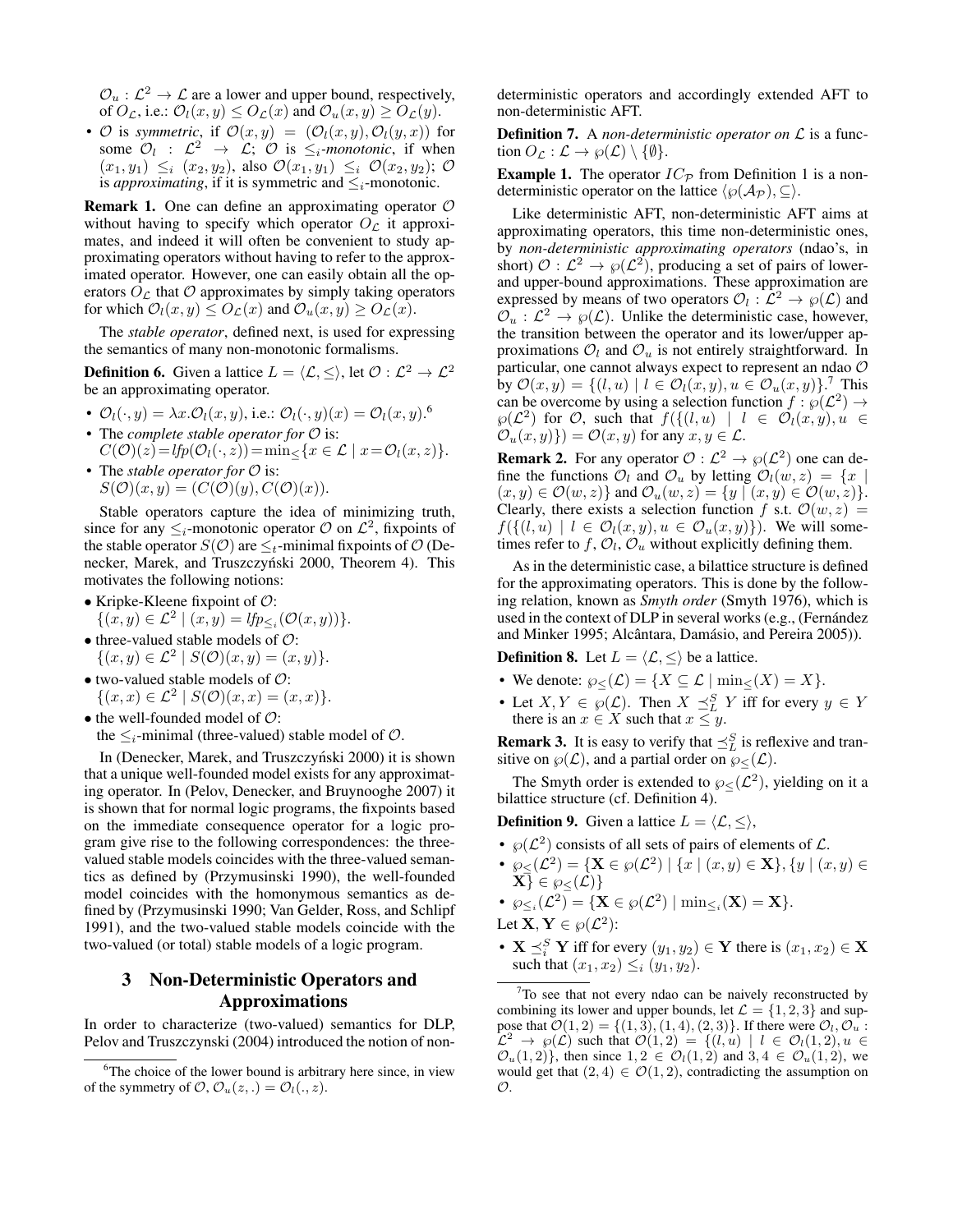•  $X \preceq_t^S Y$  iff for every  $(y_1, y_2) \in Y$  there is  $(x_1, x_2) \in X$ such that  $(x_1, x_2) \leq_t (y_1, y_2)$ .

The orders  $\preceq_i^S$  and  $\preceq_i^S$  are reflexive and transitive on  $\wp(\mathcal{L}^2)$ , while  $\preceq_i^S$  is also anti-symmetric on  $\wp_{\leq_i}(\mathcal{L}^2)$ . Both  $\preceq_i^S$  and  $\preceq_i^S$  are anti-symmetric on  $\wp(\mathcal{L}^2)$ .

We can now define what non-deterministic approximating operators are.

**Definition 10.** Given a lattice  $L = \langle \mathcal{L}, \leq \rangle$  and an operator  $\mathcal{O}: \mathcal{L}^2 \to \wp_{\leq i}(\mathcal{L}^2)$ . Then:

- $\mathcal O$  is *symmetric*, if there is an  $\mathcal O_l$  :  $\mathcal L^2 \to \wp_\leq(\mathcal L)$  and a selection function f, such that for every  $x, y \in \mathcal{L}$ ,  $\mathcal{O}(x, y) = f(\{(l, u) \mid l \in \mathcal{O}_l(x, y), u \in \mathcal{O}_l(y, x)\}).$
- O is a *non-deterministic approximating operator* (ndao) iff it is symmetric and  $\preceq_i^S$ -monotonic in the sense of Definition [5.](#page-1-8)

A ndao  $\mathcal O$  is an approximation of  $O_{\mathcal L}: \mathcal L \to \wp(\mathcal L)$  iff  $\mathcal{O}(x,x) = f(O_{\mathcal{L}}(x), O_{\mathcal{L}}(x))$  for every  $x \in \mathcal{L}$ . In that case we say that  $\hat{\mathcal{O}}$  *approximates*<sup>[8](#page-3-3)</sup>  $O_{\mathcal{L}}$ . A pair  $(x, y) \in \mathcal{L}^2$  is *consistent* if  $x \leq y$ . A ndao  $\mathcal O$  is *consistent*, if for every consistent  $(x, y) \in \mathcal{L}^2$ , all the elements in  $\mathcal{O}(x, y)$  are consistent.

<span id="page-3-5"></span>**Example 2.** For a dlp  $P$  and an interpretation  $(x, y)$ , we define the following operators:

$$
\mathcal{HR}^l_{\mathcal{P}}(x, y) = \{ \Delta \mid \forall \Delta \leftarrow \phi \in \mathcal{P}, (x, y)(\phi) \in \{T, C\} \},
$$
  
\n
$$
\mathcal{IC}^l_{\mathcal{P}}(x, y) = \min_{\subseteq} (\{v \mid \forall \Delta \in \mathcal{HR}^l_{\mathcal{P}}(x, y), v \cap \Delta \neq \emptyset \}),
$$
  
\n
$$
\mathcal{IC}_{\mathcal{P}}(x, y) = (\mathcal{IC}^l_{\mathcal{P}}(x, y), \mathcal{IC}^l_{\mathcal{P}}(y, x)).
$$
  
\n
$$
\mathcal{IC}^{\text{cons}}_{\mathcal{P}}(x, y) = \{(x, y) \in \mathcal{IC}_{\mathcal{P}}(x, y) \mid x \subseteq y \}.
$$

It can be verified that the operator  $IC_{\mathcal{P}}$  defined above is an approximation of the non-deterministic operator  $IC_{\mathcal{P}}$  in Ex-ample [1](#page-2-3) (and Definition [1\)](#page-1-6), and that  $TC^{\text{cons}}_{\mathcal{P}}$  is consistent.

The following lemma shows that an ndao is composed of a  $\preceq_L^S$ -monotonic lower-bound operator and a  $\preceq_L^S$ -antimonotonic upper-bound operator:

<span id="page-3-6"></span>**Lemma 1.** A symmetric operator  $\mathcal{O}: L^2 \to \wp(L^2)$  is  $\preceq_i^S$ . *monotonic iff for every*  $z \in \mathcal{L}$ *,*  $\mathcal{O}_l(\cdot, z)$  *is*  $\preceq^S_L$ *-monotonic and*  $\mathcal{O}_l(z, \cdot)$  *is anti-* $\preceq_L^S$  *monotonic.* 

### 4 Theory of Non-Deterministic AFT

<span id="page-3-0"></span>We now develop a general theory of approximation of nondeterministic operators. Given a non-deterministic operator on the lattice  $L = \langle \mathcal{L}, \leq \rangle$ , we are interested in approximating fixpoints of this operator by looking at fixpoints of a corresponding approximating operator on the bilattice  $L^2 = \langle \mathcal{L}^2, \preceq_i^S, \preceq_i^S \rangle$ . By introducing the information order  $\preceq_i^S$ , formulating an  $\preceq_i^S$ -monotonic approximating operator guarantees the existence of such fixpoints. The  $\preceq_i^S$ least such fixpoint is the *Kripke-Kleene-fixpoint*, considered in Section [4.2.](#page-3-2) More precise approximations can often be obtained based on complete operators, including the wellfounded fixpoint. We study such fixpoints in Section [4.3.](#page-5-0) First, in the next section, we consider the consistency property of the above-mentioned fixpoints.

### <span id="page-3-1"></span>4.1 Consistency of Approximations

For deterministic operators, consistency of any approximating operator is guaranteed by Proposition 9 in [\(Denecker,](#page-9-7) Marek, and Truszczyński 2000). However, this is no longer the case when non-determinism is introduced.<sup>[9](#page-3-4)</sup> To avoid the inclusion of inconsistent pairs, we define a consistent version  $\mathcal{O}^{\text{cons}}$  of a non-deterministic operator  $\mathcal{O} : \mathcal{L}^2 \to \wp(\mathcal{L}^2)$ as follows: for  $\mathbf{X} \subseteq \mathcal{L}^2$ , we let  $f^{\text{cons}}(\mathbf{X}) = \{(x, y) \in \mathbf{X} \mid \mathbf{X}\}$  $x \leq y$ , and:

$$
\mathcal{O}^{\text{cons}}(x,y) = f^{\text{cons}}(\mathcal{O}(x,y)).
$$

Clearly,  $\mathcal{O}^{\text{cons}}$  is nonempty and consistent for any ndao  $\mathcal{O}$ . We observe that  $\mathcal{O}^{\text{cons}}$  is itself an approximating operator, and it approximates an operator  $O_{\mathcal{L}}$  if so does  $\mathcal{O}$ . It follows, then, that (even though ndaos are not guaranteed to be consistent) one can always construct, for any ndao  $O$ , an ndao  $\mathcal{O}^{\text{cons}}$  that is consistent. See, for instance, the operator  $TC^{\text{cons}}_{\mathcal{P}}$  in Example [2.](#page-3-5)

**Proposition 1.** *Given a lattice*  $L = \langle \mathcal{L}, \leq \rangle$  *and an ndao*  $\mathcal{O}$ *, then:*

- *1.* Ocons *is an ndao.*
- 2. Ocons approximates an operator  $O_{\mathcal{L}} : \mathcal{L} \to \wp(\mathcal{L})$  if O *approximates*  $O_{\mathcal{L}}$ *.*

*Proof.* Item 1: For  $\preceq_i^S$ -monotonicity, let  $(x, y) \leq_i (w, z)$ and  $(w', z') \in \mathcal{O}^{\text{cons}}(w, z)$ . Then, since  $(w', z') \in \mathcal{O}(w, z)$ and  $O$  is  $\preceq_i^S$ -monotonic, there is some  $(x', y') \in O(x, y)$ s.t.  $(x', y') \leq_i (w', z')$ , i.e.,  $x' \leq w'$  and  $z' \leq y'$ . Since  $(w', z')$  is consistent,  $w' \leq z'$ , thus by transitivity  $x' \leq y'$ , and so  $(x', y') \in \mathcal{O}^{\text{cons}}(x, y)$ . For symmetry, suppose that  $(w, z) \in \mathcal{O}^{\text{cons}}(x, y)$ , i.e.,  $w \leq z$ ,  $w \in \mathcal{O}_l(x, y)$  and  $z \in$  $\mathcal{O}_u(x, y)$ . By the symmetry of  $\mathcal{O}_v(z) \in \mathcal{O}_l(y, x)$ .

Item 2: If O approximates  $O_{\mathcal{L}} : \mathcal{L} \to \wp(\mathcal{L})$ , i.e., for every  $x \in \mathcal{L}$ ,  $\mathcal{O}(x, x) = f(O_{\mathcal{L}}(x), O_{\mathcal{L}}(x))$ , then  $\mathcal{O}^{\text{cons}}(x, x) =$ <br> $\{(w, z) \mid (w, z) \in f(O_{\mathcal{L}}(x), O_{\mathcal{L}}(x)) \text{ and } w \leq z\}.$  $\{(w, z) | (w, z) \in f(O_{\mathcal{L}}(x), O_{\mathcal{L}}(x)) \text{ and } w \leq z\}.$ 

### <span id="page-3-2"></span>4.2 Kripke-Kleene Semantics

Recall that the Kripke-Kleene fixpoint of a *deterministic* approximating operator is the  $\leq_i$ -least fixpoint of  $\mathcal{O}$ , which, as shown in (Denecker, Marek, and Truszczyński 2000), is unique, consistent and always exists. Now, while consistency is assured also when moving to non-deterministic operators, the next example shows that the other properties are no longer guaranteed.

<span id="page-3-7"></span>**Example 3.** Consider the dlp  $\mathcal{P} = \{p \lor q \leftarrow\}$ . There are *two*  $\leq_i$ -minimal consistent fixpoints of  $IC_{\mathcal{P}}^{\text{cons}}$  (Example [2\)](#page-3-5):  $({p}, {p})$  and  $({q}, {q}).$ 

To see that  $\leq_i$ -minimal consistent fixpoints of  $\mathcal{IC}_{\mathcal{P}}^{\text{cons}}$  may not exist, consider the following dlp (taken from [\(Przy](#page-10-5)[musinski 1991\)](#page-10-5)):

$$
\mathcal{P} = \{ p \lor q \lor r; \ p \leftarrow \neg q; \ r \leftarrow \neg p; \ q \leftarrow \neg r \}.
$$

<span id="page-3-4"></span><sup>9</sup>For instance, if  $\mathcal{O} = \mathcal{O}_l \times \mathcal{O}_u$  and  $\mathcal{O}_l(1, 2) = \mathcal{O}_u(1, 2)$  $\{1, 2\}$ , then  $(2, 1) \in \mathcal{O}(1, 2)$ , but this is not a consistent pair.

<span id="page-3-3"></span><sup>8</sup> Sometimes "extend" is used instead of "approximate". Notice that in the deterministic case, approximation of an operator according to our definition is weaker than approximation according to Definition [5.](#page-1-8)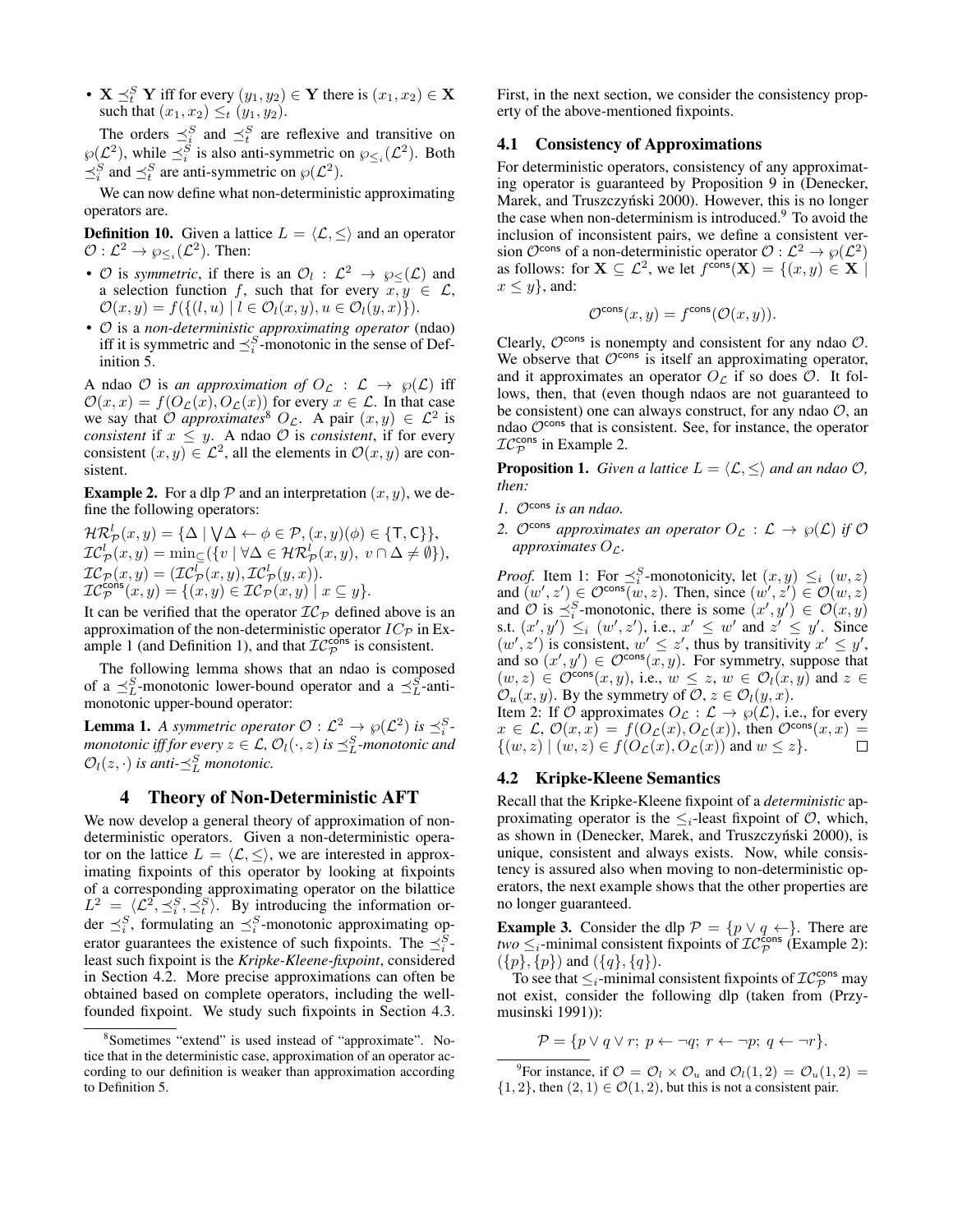We show that there is no  $(x, y)$  with  $x \subseteq y \subseteq \{p, q, r\}$  s.t.  $(x, y) \in \mathcal{IC}_{\mathcal{P}}^{\text{cons}}(x, y)$ . We consider three cases (the other cases are analogous or follow by symmetry):

- $(\emptyset, \{p, q, r\})$ . Recall that this pair encodes the interpretation where  $p, q, r$  are assigned the value U. Note that  $\{p,q,r\} \in \mathcal{HR}_{\mathcal{P}}^l(\emptyset,\{p,q,r\})$ , and so  $\emptyset \notin$  $\mathcal{IC}_{\mathcal{P}}^l(\emptyset,\{p,q,r\}).$
- $({p}, {p}, {q}, {r})$ .  $\mathcal{HR}_{\mathcal{P}}^{u}({p}, {p}, {q}, {r}) = {p \lor q \lor r}, p, q$ and  $\{p,q,r\}$   $\supset \{p,q\}$   $\in \mathcal{IC}_{\mathcal{P}}^{u}(\{p\},\{p,q,r\})$ , thus by the minimality of the models in  $TC_{\mathcal{P}}^{u}$ ,  $\{p,q,r\} \notin$  $\dot{\mathcal{IC}}^u_{\cal P}(\{p\},\{p,q,r\}).$
- $(\{p, q\}, \{p, q\})$ .  $\mathcal{HR}_{\mathcal{P}}^l(\{p, q\}, \{p, q\}) = \{p \lor q \lor r, q\}$  and thus  $\{q\} \in \mathcal{IC}_{\mathcal{P}}^l(\{p,q\},\{p,q\})$ , which prohibits  $\{p,q\} \in$  $\mathcal{IC}_{\mathcal{P}}^l(\{p,q\},\{p,q\}).$

To obtain an analogue to the Kripke-Kleene fixpoint for ndaos, which is guaranteed to be the unique  $\preceq_i^S$ -least one, we observe that  $(\wp_{\leq i}(\mathcal{L}^2), \preceq_i^S)$  is a partial order, and so we can generalize the idea behind the usual proof that shows there is a unique fixpoint, if we have a  $\preceq_i^S$ -monotonic operator  $\mathcal{O}' : \wp(\mathcal{L}^2) \to \wp_{\leq i}(\mathcal{L}^2)$ . Such an operator aims at correlating the arguments and the values of an ndao  $\mathcal{O}: \mathcal{L}^2 \to$  $\wp_{\leq i}(\mathcal{L}^2)$ . More specifically, we define an operator  $\mathcal{O}'$  on the basis of  $\mathcal O$  as follows:

<span id="page-4-2"></span>**Definition 11.** Given an operator  $\mathcal{O}: L^2 \to \wp(L^2)$ , the operator  $\mathcal{O}' : \wp(\mathcal{L}^2) \to \wp_{\leq_i}(\mathcal{L}^2)$  is defined, for every  $\mathbf{X} \in$  $\wp({\cal L}^2)$ , by:<sup>[10](#page-4-0)</sup>

$$
\mathcal{O}'(\mathbf{X}) = \min_{\leq i} \bigcup_{(x_1,x_2) \in \mathbf{X}} \mathcal{O}(x_1,x_2).
$$

Remark 4. Sets of three-valued interpretations as in the construction of the operator  $\mathcal{O}'$  are a direct generalization of the idea of *Herbrand states* [\(Lobo, Minker, and Rajasekar](#page-9-1) [1992\)](#page-9-1), which are sets of disjunctions. Sets of three-valued interpretations are thus a semantical, three-valued counterpart of Herbrand states. States are a central concept in formulating many generalizations of the well-founded semantics for disjunctive logic programming, e.g., as in [\(Baral,](#page-9-20) [Lobo, and Minker 1992\)](#page-9-20) or [\(Brass and Dix 1995b\)](#page-9-21).

As we show in Proposition [2](#page-4-1) below, the operator  $O'$  admits a unique  $\preceq_i^S$ -minimal fixpoint for any ndao  $\mathcal{O}$ . For this, we first need some preliminaries:

**Definition 12.** A set  $X \in \wp(\mathcal{L}^2)$  is a *pre-fixpoint* of an operator  $\mathcal{O}' : \wp(\mathcal{L}^2) \to \wp(\mathcal{L}^2)$  iff  $\mathcal{O}'(\mathbf{X}) \preceq_i^S \mathbf{X}$ .

<span id="page-4-3"></span>**Lemma 2.** Let  $\mathcal{O}: \mathcal{L}^2 \to \wp(\mathcal{L}^2)$  be  $\preceq_i^S$ -monotonic operator and let  $\mathcal{O}'$  :  $\wp(\mathcal{L}^2) \to \wp_{\leq_i}(\mathcal{L}^2)$  be the operator from from *Definition [11.](#page-4-2) Then (1)*  $O'$  *is*  $\preceq_i^S$ -monotonic, and (2) if  $X \in$  $\wp(\mathcal{L}^2)$  is a  $\preceq_i^S$ -minimal pre-fixpoint of  $\mathcal{O}'$  then **X** is a  $\preceq_i^S$  $m$ *inimal fixpoint of*  $O'$ *.* 

<span id="page-4-4"></span>**Lemma 3.** If  $\mathcal{O}: L^2 \to \wp(L^2)$  is a  $\preceq_i^S$ -monotonic operator, *then*  $\mathcal{O}'$  has a  $\preceq_i^S$ -minimal pre-fixpoint.

<span id="page-4-0"></span><sup>10</sup> This is equivalent to defining  $\mathcal{O}'(\mathbf{X}) = \min_{\leq} \{f(\{(x, y) \mid \mathbf{X})\}$  $x \in \mathcal{O}_l(w, z), y \in \mathcal{O}_u(w, z), (w, z) \in \mathbf{X}$ )) for some selection function  $f$ .

*Proof outline:* Denote by  $\perp$  and  $\top$  the  $\le$ -minimal and the  $\le$ -maximal elements (respectively) of  $\mathcal{L}$ . Then, by Lemma [2,](#page-4-3) and since  ${(\perp, \top)} \leq_i^S \mathcal{O}'({(\perp, \top)})$ , we can construct a  $\preceq_i^S$ -chain, starting at  $\{(\bot, \top)\}\$ , by iteratively applying  $\mathcal{O}'$ . By [\(Smyth 1976,](#page-10-4) Theorem 4) this chain has a supremum  $(\mathcal{O}')^{\beta}(\{(\bot, \top)\})$ , (for some ordinal  $\beta$ ) which is pre-fixpoint of  $\mathcal{O}'$ .

To show  $\preceq_i^S$ -minimality of  $(\mathcal{O}')^{\beta}(\{\bot, \top\})$ , suppose that there is  $\mathbf{Y} \in \wp(\mathcal{L}^2)$  such that  $\mathbf{Y} \prec_i^S (\mathcal{O}')^{\beta}(\{(\bot, \top)\})$ and  $\mathcal{O}'(\mathbf{Y}) \prec_i^S \mathbf{Y}$ . Since  $\{(\perp, \top)\} \preceq_i^S \mathbf{Y}$ , by the  $\preceq_i^S$ -monotonicity of  $\mathcal{O}'$  (Lemma [2\)](#page-4-3),  $\mathcal{O}'(\{(\bot,\top)\}) \preceq_i^S$  $\mathcal{O}'(\mathbf{Y})$  we get:  $(\mathcal{O}')^{\beta}(\{(\bot,\top)\}) \preceq_i^S (\mathcal{O}')^{\beta}(\mathbf{Y})$ . Since Y is a prefixpoint of the operator  $O'$ , this implies that  $({\cal O}')^{\beta}(\{(\bot, \top)\}) \preceq^S_i Y$ , contradicting the assumption that  $\mathbf{Y} \prec_i^S (\mathcal{O}')^{\beta}(\{(\bot,\top)\}).$  $\Box$ 

**Definition 13.** The  $\preceq_i^S$ -least fixpoint of the operator  $\mathcal{O}'$ :  $\wp(\mathcal{L}^2) \to \wp_{\leq i}(\mathcal{L}^2)$  is called the *Kripke-Kleene-state of O*, and is denoted  $K(\mathcal{O})$ . We say that  $K(\mathcal{O})$  (or, in general, a state) is *consistent*, if for every  $(x, y) \in K(\mathcal{O}), x \leq y$ .

<span id="page-4-5"></span>Example 4. Consider the following dlp:

$$
\mathcal{P} = \{a \lor b \leftarrow \neg c; \ c \leftarrow d; \ d \leftarrow c\}.
$$

Construction of the Kripke-Kleene state for  $TC^{\text{cons}}_{\mathcal{P}}$ :

$$
(\mathcal{IC}_{\mathcal{P}}^{\text{cons}})^{'1}(\emptyset, \mathcal{A}_{\mathcal{P}}) = \{(\emptyset, \{a, c, d\}), (\emptyset, \{b, c, d\})\}.
$$
  

$$
(\mathcal{IC}_{\mathcal{P}}^{\text{cons}})^{'2}(\emptyset, \mathcal{A}_{\mathcal{P}}) = (\mathcal{IC}_{\mathcal{P}}^{\text{cons}})^{'1}(\emptyset, \mathcal{A}_{\mathcal{P}}).
$$

<span id="page-4-1"></span>**Proposition 2.** Let  $\mathcal{O}: L^2 \to \wp(L^2)$  be a consistent ndao *for an operator*  $O_{\mathcal{L}} : \mathcal{L} \to \wp(\mathcal{L})$ *. Then the Kripke-Kleenestate* K(O) *of* O *exists, is consistent, and approximates every fixpoint of*  $O_{\mathcal{L}}$  (*i.e., for every*  $x \in \mathcal{L}$  *such that*  $x \in O_{\mathcal{L}}(x)$ *there is a*  $(z, y) \in K(\mathcal{O})$  *such that*  $z \leq x \leq y$ *, or equivalently,*  $K(\mathcal{O}) \preceq_i^S \{(x,x)\}.$ 

*Proof.* Let  $\mathcal{O}$  :  $\mathcal{L}^2 \rightarrow \varphi(\mathcal{L}^2)$  be an ndao for a nondeterministic operator  $O_{\mathcal{L}} : \mathcal{L} \to \wp(\mathcal{L})$ . By Lemmas [3](#page-4-4) and [2,](#page-4-3)  $K(\mathcal{O})$  is the  $\preceq_i^S$ -least fixpoint of  $\mathcal{O}'$ . We now show  $K(\mathcal{O})$  approximates every fixpoint of  $O_{\mathcal{L}}$ . Indeed, take some  $x \in \mathcal{L}$  s.t.  $x \in O_{\mathcal{L}}(x)$ . Clearly,  $(\perp, \perp) \leq_i (x, x)$ . By the  $\preceq_i^S$ -monotonicity of  $\mathcal{O}$ , we get  $\mathcal{O}(\bot, \top) \preceq_i^S \mathcal{O}(x, x)$ . Since  $x \in O_{\mathcal{L}}(x)$  and  $\mathcal O$  approximates  $O_{\mathcal{L}}, \mathcal{O}(\perp, \top) \preceq_i^S$  $\{(x, x)\}\$ . Keeping this iteration, we have that for any ordinal  $\beta$ ,  $\mathsf{K}(\mathcal{O}) \preceq_i^S \{ (x,x) \}.$  Consistency follows from the fact that  $\mathcal O$  is consistent.  $\Box$ 

Remark 5. Consider the following dlp:

$$
\mathcal{P}^* = \{ p \lor s \leftarrow; \ p \leftarrow s; \ s \leftarrow p \}.
$$

Here,  $\mathsf{K}(\mathcal{IC}_{\mathcal{P}}^{\text{cons}}) = \{(\{p\}, \{p, s\}), (\{s\}, \{p, s\})\},\$  but the unique stable model of  $P$  is  $({p, s}, {p, s})$ . Intuitively, this is so since  $IC_{\mathcal{P}}^{\text{cons}}(\{s\}, \{p, s\}) = \{ (\{p\}, \{p, s\}) \}$  and  $IC_{\mathcal{P}}^{\text{cons}}(\lbrace p \rbrace, \lbrace p, s \rbrace) = \lbrace (\lbrace s \rbrace, \lbrace p, s \rbrace) \rbrace$ , and thus a fixed point of  $\mathcal{O}'$  is reached even though  $\mathcal{IC}_{\mathcal{P}}^{\text{cons}}$  oscillates between the different members of this fixed point. This can be solved by defining the following cumulative operator for an approximating operator  $O$  (where  $\sqcup$  is the join operator of L and  $\mathbf{X} \in \widetilde{\wp}(\mathcal{L}^{\tilde{2}})$ ):

$$
\mathcal{O}_c(x,y) = \bigcup_{(w,z)\in\mathcal{O}(x,y)} (x\sqcup w,z), \ \ \mathcal{O}'_c(\mathbf{X}) = \min_{\leq_i} \bigcup_{(x,y)\in\mathbf{X}} \mathcal{O}_c(x,y).
$$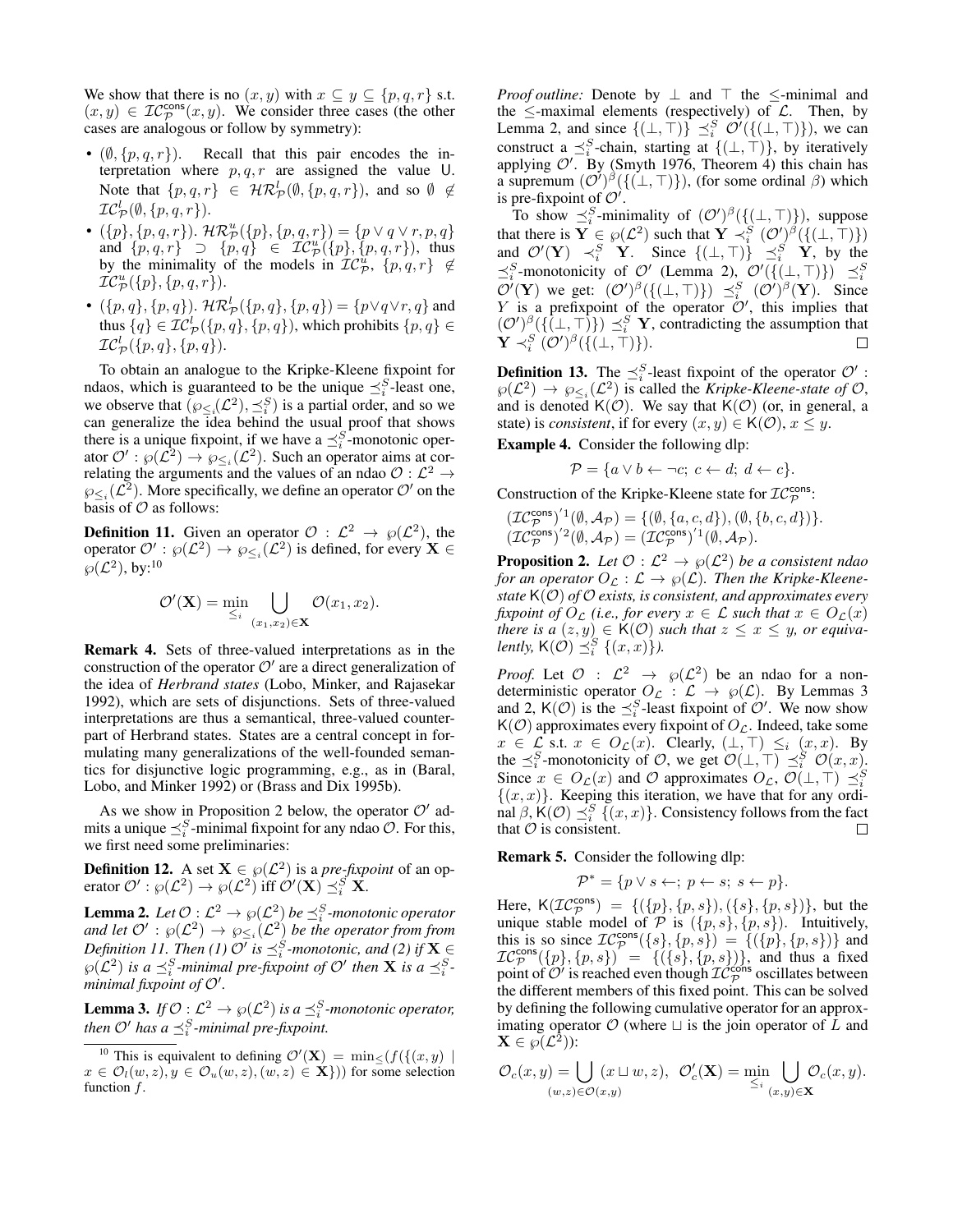Intuitively, we now make cumulative approximations in the sense that the previous approximation  $(x)$  is incorporated in the new approximation  $(w, z) \in \mathcal{O}(x, y)$ .<sup>[11](#page-5-1)</sup> One can verify that:

- 1.  $\mathcal{O}'_c$  is a  $\preceq_i^S$ -monotonic operator if so is  $\mathcal{O}$  (e.g., since  $\mathcal{O}$  is an ndao). Consequently, by Lemmas [2](#page-4-3) and [3,](#page-4-4)  $\mathcal{O}'_c$  admits a  $\preceq_i^S$ -minimal fixpoint, denoted  $\mathsf{K}_c(\mathcal{O})$ .
- 2.  $K_c(\mathcal{O})$  is more informative than  $K(\mathcal{O})$  but less informative than any fixpoint of  $\mathcal{O}$ : For any  $\preceq_i^S$ -monotonic ndao  $\mathcal{O}: \mathcal{L}^2 \to \wp(\mathcal{L}^2)$ , K(O)  $\preceq_i^S$  K<sub>c</sub>(O)  $\preceq_i^S$  {(x, y)} for any  $(x, y) \in \mathcal{O}(x, y).$
- 3. If O is an approximation of  $O_{\mathcal{L}}$ , then any fixpoint of  $O_{\mathcal{L}}$ will be approximated by  $\mathcal{O}_c$ . That is, if  $x \in O_c(x)$  then  $(x, x) \in \mathcal{O}_c(x, x)$ .

Consider now again the dlp  $\mathcal{P}^*$  defined above. Then  $(\mathcal{IC}_{\mathcal{P}^*}^{\text{cons}})'^1_c(\emptyset, \mathcal{A}_{\mathcal{P}^*}) = \{(\{p\}, \{p, s\}), (\{s\}, \{p, s\})\},\$ and after the next iteration the model of  $\mathcal{P}^*$  is reached:  $({\cal IC}^{\sf cons}_{\cal P^*})^{'2}_c(\emptyset, {\cal A}_{{\cal P}^*}) = \{(\{p,s\},\{p,s\})\}.$ 

Another possible generalization of Kripke-Kleene fixpoints to the non-deterministic setting is to simply say that  $(x, y)$  is a *Kripke-Kleene interpretation* of  $\mathcal{O}$  iff  $(x, y)$  is a  $\leq_i$ -minimal fixpoint of  $\mathcal O$ . As noted above, existence and uniqueness of Kripke-Kleene interpretations is not guaranteed. Yet, as we will see in Section [5,](#page-7-0) such operators do play a role in applications to logic programming. The following proposition expresses the relation between the Kripke-Kleene state, Kripke-Kleene interpretations and other fixpoints of O.

<span id="page-5-4"></span>**Proposition 3.** Given an ndao  $\mathcal{O}: L^2 \to \wp(L^2)$ , if there is *a Kripke-Kleene (KK) interpretation for* O*, then we have:*

- *1.*  $K(\mathcal{O}) \preceq_i^S \{(x, y)\}$  *for any KK-interpretation*  $(x, y)$ *.*
- *2. for every fixpoint* (x, y) *of* O *there is a KK-interpretation*  $(w, z)$  *of*  $\mathcal{O}$  *s.t.*  $(w, z) \leq_i (x, y)$ *.*
- *3. any fixpoint of* O *(and so also any KK-interpretation) is consistent, if* O *is consistent.*

*Proof.* For Item 1, let  $\beta$  be the minimal ordinal s.t.  $({\cal O}')^{\beta}(\{(\bot, \top)\}) = \mathsf{K}({\cal O}).$  Since  $(\bot, \top) \leq_i (x, y)$ , by the  $\preceq_i^S$ -monotonicity of  $\mathcal O$  (and thus of  $\mathcal O'$ , by Lemma [2\)](#page-4-3),  $({\cal O}')^{\beta}(\{(\bot, \top)\}) \preceq^S_i ({\cal O}')^{\beta}(\{(x, y)\})$ . Since  $(x, y)$  is a fixpoint of  $\mathcal{O}, (x, y) \in (\mathcal{O}')^{\beta}(\{(x, y)\})$  (by (a transfinite) induction on  $\beta$ ). Thus,  $(\mathcal{O}')^{\beta}(\{(\bot, \top)\}) = \mathsf{K}(\mathcal{O}) \preceq_i^S$  $\{(x, y)\}.$ 

Item 2 is immediate since a Kripke-Kleene interpretation is  $\leq_i$ -minimal, and Item 3 follows from the fact that  $\mathcal O$  is assumed to be consistent.

<span id="page-5-5"></span>**Remark 6.** When  $\mathcal{O}$  is a deterministic operator,  $K(\mathcal{O})$ coincides with the unique Kripke-Kleene interpretation, which is guaranteed to exist, and which also coincides with the Kripke-Kleene fixpoint of  $O$  according to [\(Denecker,](#page-9-7) Marek, and Truszczyński 2000).

#### <span id="page-5-0"></span>4.3 Stable Non-Deterministic Operators

We now turn to stable operators in non-deterministic AFT (cf. Definition [6\)](#page-2-4). The motivation for the definition of this operator resembles the one in the deterministic case (re-call Definition [6\)](#page-2-4). Given an ndao  $\mathcal{O}$ , instead of refining an approximation  $(x, y)$  by  $\mathcal{O}(x, y) = f(\{(l, u) | l \in$  $\mathcal{O}_l(x, y), u \in \mathcal{O}_l(y, x)$ , we consider more precise bounds: Since  $\mathcal{O}_l(.,z)$  is a  $\preceq_L^S$ -monotonic operator for any  $z \in \mathcal{L}$ , one may improve the lower bound estimation by computing the least-fixed point of  $\mathcal{O}_l(., y)$ , if it exists, and similarly x can be used to obtain an improved estimation of the upper bound by taking the  $\preceq_L^S$ -minimal fixpoint of  $\mathcal{O}_u(.,x)$ . By symmetry, we can equivalently consider  $\mathcal{O}_l(x, .)$ . The complete stable operator  $C(\mathcal{O})$  and the stable operator  $S(\mathcal{O})$  are then constructed as in the next definition:

<span id="page-5-3"></span>**Definition 14.** Let  $\mathcal{O}: L^2 \to \wp(L^2)$  be an ndao on  $L^2$  such that  $\mathcal{O}(x, y) = f(\mathcal{O}_l(x, y), \mathcal{O}_l(y, x)).$ 

- The *complete stable operator for*  $\mathcal O$  is:  $C(\mathcal{O})(y) = lfp(\mathcal{O}_l(\cdot, y)) = \min \{x \in \mathcal{L} \mid x \in \mathcal{O}_l(x, y)\}.$
- The *stable operator for* O*:*  $S(\mathcal{O})(x, y) = f(C(\mathcal{O})(y), C(\mathcal{O})(x)).$
- A *stable fixpoint of* O*:* a fixpoint of  $S(\mathcal{O})$ , i.e.,  $(x, y)$  s.t.  $(x, y) \in S(\mathcal{O})(x, y)$ .

**Example 5.** Let  $P = \{p \lor q \leftarrow; r \leftarrow \neg p; r \leftarrow \neg q\}$ . Then:  $C(\mathcal{IC}_{\mathcal{P}}^{\text{cons}})(\{p,r\}) = \text{lfp}(\mathcal{IC}_{\mathcal{P}}^l(., \{p,r\}) = \{\{p,r\}, \{q,r\}\},\$  $S(\mathcal{IC}_{\mathcal{P}}^{\text{cons}})(\{p, r\}, \{p, r\}) = \{ (x, y) \mid x, y \in \{\{p, r\},\}$  $\{(q, r)\}\$ ,  $x \subseteq y$ } = {({p, r}, {p, r}), ({q, r}, {q, r})}. Thus,  $(\lbrace p, r \rbrace, \lbrace p, r \rbrace)$  is a stable fixpoint of  $TC^{\text{cons}}_{\mathcal{P}}$ . We note that it is also a stable model of  $P$ . As we shall see in Section [5,](#page-7-0) this is not a coincidence.

Stable fixpoints of  $\mathcal O$  give rise to fixpoints of  $\mathcal O$  that are minimal with respect to the truth-ordering:

**Proposition 4.** Let  $L = \langle \mathcal{L}, \leq \rangle$  be a complete lattice and let  $\mathcal{O}: \mathcal{L}^2 \to \wp(\mathcal{L}^2)$  be a  $\preceq_i^S$ -monotonic operator. Every fixpoint of  $S(\mathcal{O})$  is a  $\preceq_t^S$ -minimal fixpoint of  $\mathcal{O}.^{12}$  $\mathcal{O}.^{12}$  $\mathcal{O}.^{12}$ 

*Proof.* Suppose that  $(x, y) \in S(\mathcal{O})$ , i.e.,  $x \in C(\mathcal{O})(y)$  and  $y \in C(\mathcal{O})(x)$ . Thus  $x \in lfp(\mathcal{O}_l(\cdot, y))$ , so  $x \in \mathcal{O}_l(x, y)$ . Likewise,  $y \in \mathcal{O}_u(x, y)$ , and so  $(x, y) \in \mathcal{O}(x, y)$ .

To see that  $(x, y)$  is a  $\preceq_t^S$ -minimal fixpoint of  $\mathcal{O}$ , suppose that there is some  $(x', y') \in \mathcal{O}(x', y')$  s.t.  $(x', y') \leq_t (x, y)$ , i.e.,  $x' \leq x$  and  $y' \leq y$ . By Lemma [1,](#page-3-6)  $\mathcal{O}_u(\cdot, y')$  (or equivalently,  $\mathcal{O}_l(y',.)$  by symmetry) is  $\preceq^S_L$ -monotonic, and so  $\mathcal{O}_u(x, y') \preceq^S_L \mathcal{O}_u(x', y')$ . Thus (since  $y' \in \mathcal{O}_u(x', y')$  in view of  $(x', y') \in \mathcal{O}(x', y')$  there is a  $w \in \mathcal{O}_u(x, y')$  s.t.  $w \leq y'$ . Since  $y' \leq y$ , by transitivity,  $w \leq y$ . Since  $y \in lfp(\mathcal{O}_u(x,.)) = lfp(\mathcal{O}_l(.,x)), y \leq w$  and thus  $y = y'.$ Similarly, we can show that  $x = x'$ . П

Unfortunately, the complete stable operator might not be available, since there might be operators  $\mathcal O$  for which no  $\preceq^S_L$ least fixpoint of  $\mathcal{O}_l(.,x)$  exists for some  $x \in \mathcal{L}$ . A case in point is Example [3.](#page-3-7) Nevertheless, we will see below that the

<span id="page-5-1"></span><sup>&</sup>lt;sup>11</sup>In general,  $\mathcal{O}'_c$  may give rise to self-supporting conclusions (e.g.,  $(\overline{\mathcal{IC}}_0^{\text{cons}})_c(\{p\},\{p\}) = (\{p\},\emptyset)$ ) and thus it should not be seen as useful for obtaining *any* fixpoint of O. However, when iteratively applying it to  $(\emptyset, \mathcal{A}_{\mathcal{P}})$ , such self-supporting behaviour will not occur.

<span id="page-5-2"></span> $12$ This is a generalization to ndao's of a similar result from [\(De](#page-9-7)necker, Marek, and Truszczyński 2000).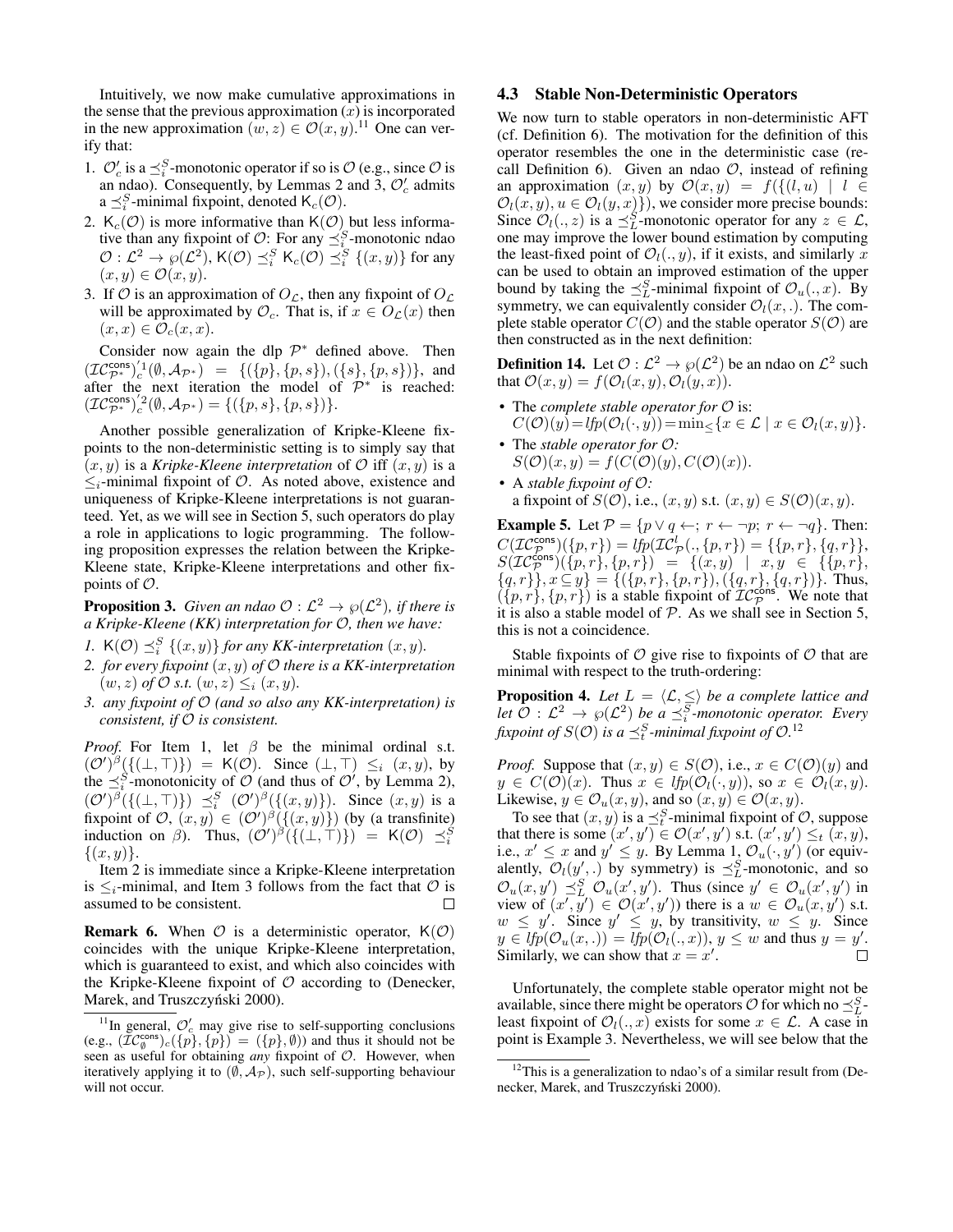stable operator is useful in applications to knowledge representation. In Definition [16](#page-6-0) we overcome the possible nonexistence of the  $\preceq_L^S$ -least fixpoint of  $\mathcal{O}_l(.,x)$ . For this, we first need to trade the Smyth order  $\preceq^S_L$  (recall Definition [8\)](#page-2-5) by (the stronger) Plotkin order  $\preceq_L^P$  [\(Plotkin 1976\)](#page-9-22):

**Definition 15.** Given a lattice  $L = \langle \mathcal{L}, \leq \rangle$ , X, Y ∈  $\wp_{\leq}(\mathcal{L}^2),^{13}$  $\wp_{\leq}(\mathcal{L}^2),^{13}$  $\wp_{\leq}(\mathcal{L}^2),^{13}$  and  $X, Y \in \wp_{\leq}(\mathcal{L})$ . We define:

- $X \preceq^H_L Y$  iff for every  $x \in X$ , there is  $y \in Y$  s.t.  $x \leq y$ .
- $X \preceq^P_L Y$  iff  $X \preceq^S_L Y$  and  $X \preceq^H_L Y$ .
- $X \preceq_i^H Y$  iff for every  $(x, y) \in X$ , there is  $(w, z) \in Y$ s.t.  $(x, y) \leq i (w, z)$ .
- $\mathbf{X} \preceq_i^P \mathbf{Y}$  iff  $\mathbf{X} \preceq_i^S \mathbf{Y}$  and  $\mathbf{X} \preceq_i^H \mathbf{Y}$ .

It is easy to verify that Plotkin order  $\preceq_L^P$  is reflexive, transitive and anti-symmetric over  $\wp_{\leq}(\mathcal{L}^2)$ .

<span id="page-6-0"></span>Definition 16. A *non-deterministic state approximating operator* (ndsao, in short) is a  $\leq_i^P$ -monotonic operator  $\mathcal{O}^s$ :  $\wp_{\leq}(\mathcal{L}^2) \to \wp_{\leq}(\mathcal{L}^2)$  that can be decomposed by  $\mathcal{O}^s(\mathbf{X}) =$  $f(\hat{O}_{l}^{s}(\mathbf{X}), \hat{O}_{u}^{s}(\mathbf{X}))$  for some  $\hat{O}_{l}^{s}, \hat{O}_{u}^{s} : \wp_{\leq}(\mathcal{L}^{2}) \to \wp_{\leq}(\mathcal{L})$ and a selection function f, such that  $\mathcal{O}_{u}^{s}(\mathbf{X}) = \mathcal{O}_{l}^{s}(\overline{\{y\}})$  $(x, y) \in \mathbf{X}$ ,  $\{x \mid (x, y) \in \mathbf{X}\}\)$  for every  $\mathbf{X} \in \wp_{\leq}(\mathcal{L}^2)$ .

We say that an ndsao  $\mathcal{O}^s$  *approximates* an ndao  $\mathcal O$  iff  $\mathcal{O}^{s}(\{(x,y)\}) = \mathcal{O}(x,y)$  for every  $x, y \in \mathcal{L}$ , and that  $\mathcal{O}^{s}$ approximates an operator  $O_{\mathcal{L}} : \mathcal{L} \to \mathcal{L}$  iff  $\mathcal{O}^s(\{(x, x)\}) =$  $\{(O_{\mathcal{L}}(x), O_{\mathcal{L}}(x))\}\$ for every  $x \in \mathcal{L}$ .

It is clear that if an ndsao  $\mathcal{O}^s$  approximates an ndao  $\mathcal O$  that on its turn approximates  $O_{\mathcal{L}}$ , then  $\mathcal{O}^s$  approximates  $O_{\mathcal{L}}$ .

**Example 6.**  $IC_{\mathcal{P}}^{s}(X,Y) = (\mathcal{IC}_{\mathcal{P}}^{s,l}(X,Y), \mathcal{IC}_{\mathcal{P}}^{s,l}(Y,X)),$ where  $\mathcal{IC}_{\mathcal{P}}^{s,l}(X,Y) = \min_{\subseteq} (\mathcal{IC}_{\mathcal{P}}^l(\bigcap X, \bigcup Y))$  (for every  $X, Y \subseteq \mathcal{L}$ ) is a  $\preceq_i^P$ -monotonic operator, and approximates  $IC_{\mathcal{P}}$ .<sup>[14](#page-6-2)</sup> We observe, however, that  $IC'_{\mathcal{P}}$  (Definition [11\)](#page-4-2) is *not* an ndsao, since it is not  $\preceq_i^P$ -monotonic over  $\wp_{\leq}(\mathcal{L}^2)$ , and neither is  $\min_{\leq} \mathcal{IC}'_{\mathcal{P}}$  for that matter.

Notions like  $\preceq_i^P$ -monotonicity of an ndsao are completely analogous to the  $\preceq^{S}$ -based notions.

We now study stable operators based on ndsao's. First, we characterize ndsao's in terms of their component operators  $\mathcal{O}_l$  and  $\mathcal{O}_u$  (cf. Lemma [1\)](#page-3-6).

<span id="page-6-3"></span>**Lemma 4.** A symmetric operator  $\mathcal{O}^s : \mathcal{L}^2 \to \wp(\mathcal{L}^2)$  is  $\preceq_i^P$ . *monotonic iff for every*  $Z \subseteq \mathcal{L}$ ,  $\mathcal{O}_l^s(\cdot, Z)$  *is*  $\preceq_L^P$ -monotonic and  $\mathcal{O}_l^s(Z, \cdot)$  *is anti*- $\preceq_L^P$ -monotonic.

By Lemma [4,](#page-6-3) if  $\mathcal{O}^s$  is  $\preceq_i^P$ -monotonic then  $\mathcal{O}_i^s(., Y)$  is a  $\preceq_L^P$ -monotonic operator for any  $Y \subseteq \mathcal{L}$ . From this and the fact that  $(\wp_{\leq}(\mathcal{L}), \preceq^P_L)$  forms a lattice, it then follows with the Tarski-Knaster theorem that  $\mathcal{O}_l^s$  does admit a  $\preceq_L^P$ least fixpoint. We can then define the *complete stable state operator*  $C(\mathcal{O}^s)$  (for any  $X \in \wp_{\leq}(\mathcal{L})$ ) as follows:

$$
C(\mathcal{O}^s)(X) = \mathit{lfp}_{\preceq^P_L}(\mathcal{O}_l^s(., X))
$$
  
= 
$$
\min_{\preceq^P_L} \{ Y \in \wp_{\leq}(\mathcal{L}) \mid Y = \mathcal{O}_l^s(Y, X) \}.
$$

<span id="page-6-1"></span><sup>13</sup>Notice that  $(\wp_{\leq}(\mathcal{L}^2)) \neq \wp_{\leq i}(\mathcal{L}^2)$  (recall Definition [9\)](#page-2-6). In fact, it holds that  $(\wp_{\leq}(\mathcal{L}^2)) \subseteq \wp_{\leq i}(\mathcal{L}^2)$ .

Thus, just like the stable complete operator, the stable complete state operator calculates a new lower bound based on the upper bound  $X$ , only that now this is done on the basis of a set of upper bounds  $X$  instead of a single upper bound x. Likewise, the *stable state operator*  $S(\overline{O})^s$  is defined in analogy to the stable operator (cf. Definition [14\)](#page-5-3) as follows: for any  $\mathbf{X} \in \wp_{\leq}(\mathcal{L}^2),^{15}$  $\mathbf{X} \in \wp_{\leq}(\mathcal{L}^2),^{15}$  $\mathbf{X} \in \wp_{\leq}(\mathcal{L}^2),^{15}$ 

$$
S(\mathcal{O}^s)(\mathbf{X}) = f(C(\mathcal{O}^s)(\{z \mid (w, z) \in \mathbf{X}\}),
$$
  
 
$$
C(\mathcal{O}^s)(\{w \mid (w, z) \in \mathbf{X}\}))
$$

The following are important results on the complete stable and stable state operators of ndsao's:

<span id="page-6-5"></span>**Lemma 5.** *Given a complete lattice*  $L = \langle \mathcal{L}, \leq \rangle$  *and an*  $ndsao \mathcal{O}^s : \wp_{\leq}(\mathcal{L}^2) \to \wp_{\leq}(\mathcal{L}^2)$ . Then:

- *the complete stable state operator*  $C(\mathcal{O}^s)$  *is*  $\preceq_L^P$ -anti*monotonic.*
- the stable state operator  $S(\mathcal{O}^s)$  is  $\preceq_i^P$ -monotonic.
- *a fixpoint of*  $S(\mathcal{O}^s)$  *is a fixpoint of*  $\mathcal{O}^s$ *.*

The next approximation is now defined as follows.

**Definition 17.** Given a lattice  $L = \langle \mathcal{L}, \leq \rangle$  and an ndsao  $\mathcal{O}^s$ . The *well-founded state*  $W(\mathcal{O}^s)$  of  $\mathcal{O}^s$  is the  $\preceq_i^P$ -least fixpoint of  $S(\mathcal{O}^s)$ .

We show that the well-founded state always exists:

<span id="page-6-7"></span>**Proposition 5.** *For a lattice*  $L = \langle \mathcal{L}, \leq \rangle$  *and an ndsao*  $\mathcal{O}^s$ that approximates  $O_\mathcal{L}$ , the well-founded state  $\mathsf{W}(\mathcal{O}^s)$  of  $\mathcal{O}^s$ *exists, is consistent, and approximates every fixpoint of*  $O<sub>L</sub>$ *.* 

*Proof.* Existence and minimality are shown as in the proof of Proposition [2,](#page-4-1) since by Lemma [5,](#page-6-5)  $S(\mathcal{O}^s)$  is  $\preceq_i^P$ monotonic over the partial order  $\langle \preceq_i^P, \wp \leq (\mathcal{L}^2) \rangle$ . Approximation of the fixpoints of  $O<sub>L</sub>$  follows from Lemma [5.](#page-6-5)  $\Box$ 

Example 7. Consider again the disjunctive logic program  $\mathcal{P} = \{a \lor b \leftarrow \neg c; \ c \leftarrow d; \ d \leftarrow c\}$  from Example [4.](#page-4-5) The well-founded state  $W(\mathcal{IC}_{\mathcal{P}}^s)$  of  $\mathcal{IC}_{\mathcal{P}}^s$  is obtained as follows:

$$
(S(\mathcal{IC}_{\mathcal{P}}^{s})(\emptyset, \mathcal{A}_{\mathcal{P}}))^{1} =
$$
  
\n
$$
(lfp(\mathcal{IC}_{\mathcal{P}}^{s,l}(., \mathcal{A}_{\mathcal{P}}), lfp(\mathcal{IC}_{\mathcal{P}}^{s,l}(\emptyset, .)) = \{(\emptyset, \{a\}), (\emptyset, \{b\})\}^{16}
$$
  
\n
$$
(S(\mathcal{IC}_{\mathcal{P}}^{s})(\emptyset, \mathcal{A}_{\mathcal{P}}))^{2} =
$$
  
\n
$$
(lfp(\mathcal{IC}_{\mathcal{P}}^{s,l}(., \{\{a\}, \{b\}\}), lfp(\mathcal{IC}_{\mathcal{P}}^{s,l}(\emptyset, .)) =
$$
  
\n
$$
\{(\{a\}, \{a\}), (\{b\}, \{b\})\}
$$
  
\n
$$
(S(\mathcal{IC}_{\mathcal{P}}^{s})(\emptyset, \mathcal{A}_{\mathcal{P}}))^{3} =
$$
  
\n
$$
((S(\mathcal{IC}_{\mathcal{P}}^{s}))'(\emptyset, \mathcal{A}_{\mathcal{P}}))^{2} = \{(\{a\}, \{a\}), (\{b\}, \{b\})\}
$$

- At Stage 3, we have reached a fixpoint.
- The well-founded state of  $IC_{\mathcal{P}}$  is in this case more precise than the Kripke-Kleene state of  $IC_{\mathcal{P}}$ (Example [4\)](#page-4-5), since  $\{(\emptyset, \{a, c, d\}), (\emptyset, \{b, c, d\})\} \preceq_{i}^{S}$  $\{(\{a\},\{a\}),(\{b\},\{b\})\}.$

The next proposition lists some desirable properties of the fixpoints that are related to  $\mathcal{O}$ . To show a relation between the Kripke-Kleene state and the well-founded state, we introduce an additional notion:

<span id="page-6-4"></span><sup>15</sup>Notice that we slightly abuse notation and write  $(X, Y)$  for  $\{(x, y) \mid x \in X, y \in Y\}.$ 

<span id="page-6-6"></span> ${}^{16}lfp(\mathcal{IC}_{\mathcal{P}}^{s,l}(., \mathcal{A}_{\mathcal{P}})) = {\emptyset} \text{ and } lp(\mathcal{IC}_{\mathcal{P}}^{s,l}(., \emptyset)) = {\{a\},\{b\}}.$ 

<span id="page-6-2"></span> $14$ This operator is somewhat similar to the ultimate approximation [\(Denecker, Marek, and Truszczynski 2002\)](#page-9-23).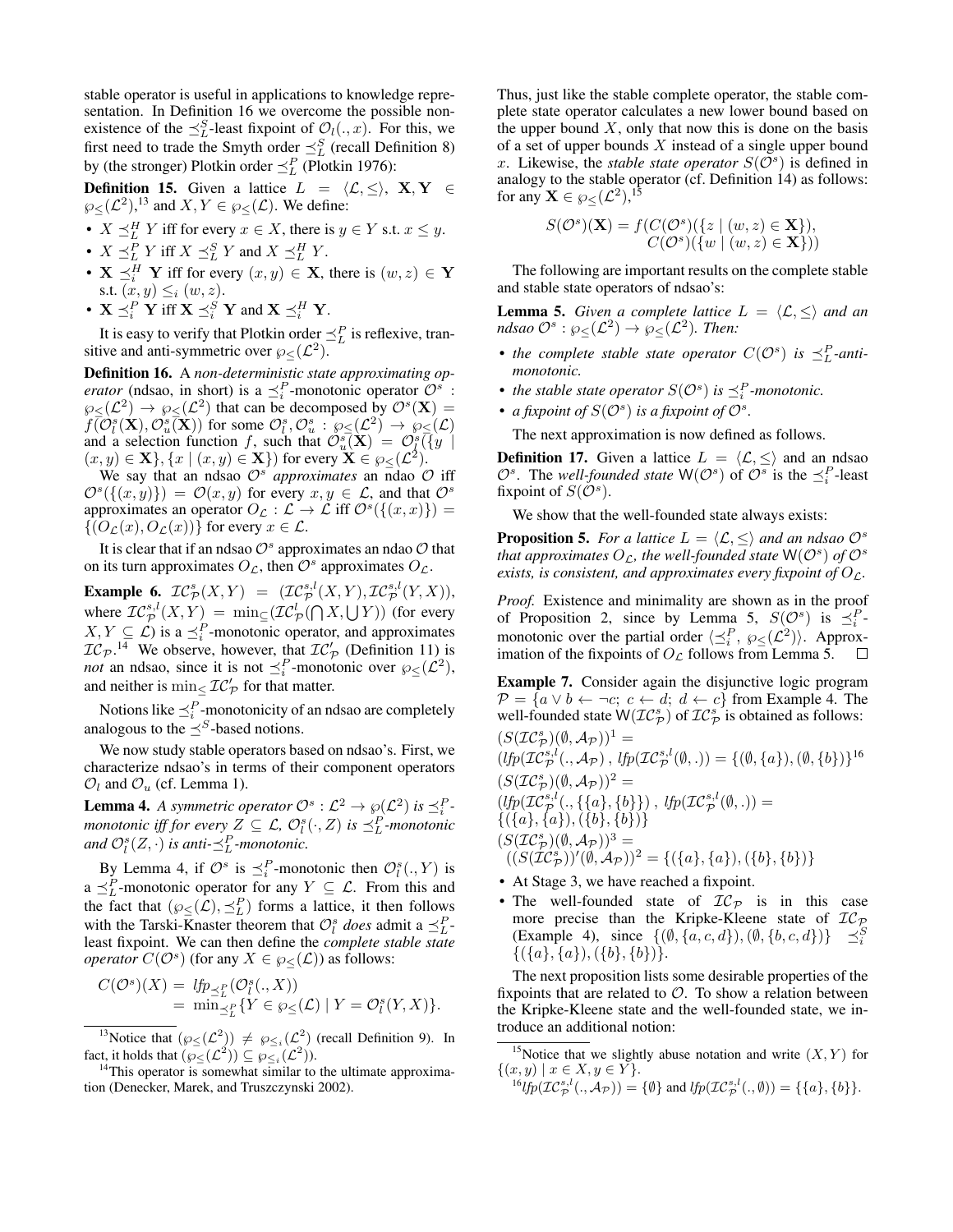**Definition 18.** We say an ndsao  $\mathcal{O}^s$  is *refining, if it holds* that  $\bigcup_{(x,y)\in\mathbf{X}}\mathcal{O}^s(x,y)\preceq_i^S\mathcal{O}^s(\mathbf{X})$ .

<span id="page-7-2"></span>**Proposition 6.** Let L be a lattice,  $\mathcal{O}: L^2 \to \wp(L^2)$  a  $\preceq_i^P$ . *monotonic ndao, and* O<sup>s</sup> *be an ndsao that approximates* O*.* We denote by  $W(\mathcal{O}^s)$  the well-founded state of  $\mathcal{O}^s$  and by S(O) *the stable fixpoints of* O*. Then:*

*1.*  $W(\mathcal{O}^s) \preceq_i^S S(\mathcal{O})$ *.* 

2. If for every  $(x, y) \in W(\mathcal{O}^s)$  *it holds that*  $x = y$ *, then for every consistent*  $(w, z) \in S(\mathcal{O})$ *,*  $w = z$ *.* 

*3. If*  $\mathcal{O}^s$  is refining and approximates  $\mathcal{O}$ , then  $K(\mathcal{O}) \preceq_i^S$  $\mathsf{W}(\mathcal{O}^s).$ 

*Proof.* Item 1: Observe that  $(\emptyset, \mathcal{L}) \preceq_{i_{\infty}}^{P} (x, y)$  for every  $(x, y) \in S(\mathcal{O})$ . Furthermore, by the  $\preceq_i^P$ -monotonicity of  $\mathcal{O}^s$ ,  $\mathcal{O}^s(\emptyset, \mathcal{L}) \preceq_i^P \mathcal{O}^s(\lbrace x \rbrace, \lbrace y \rbrace)$ . Since  $\mathcal{O}^s$  approximates  $\mathcal{O}, \mathcal{O}^s(\lbrace x \rbrace, \lbrace y \rbrace) = \mathcal{O}(x, y)$ , and so  $\mathcal{O}^s(\emptyset, \mathcal{L}) \preceq_i^P \mathcal{O}(x, y)$ . Since  $(x, y) \in \mathcal{O}(x, y)$ ,  $\mathcal{O}^s(\emptyset, \mathcal{L}) \preceq_i^P (x, y)$ . This process can be iterated until  $W(\mathcal{O}^s)$  is obtained on the left hand side of the last  $\preceq_i^P$ -comparison.

For Item 2, consider some  $(w, z) \in S(\mathcal{O})$ . By Item 1 we know that there is some  $(x, y) \in W(\mathcal{O}^s)$  s.t.  $(x, y) \leq i$  $(w, z)$ , i.e.,  $x \leq w$  and  $z \leq y$ . Since  $x = y$ , and since by consistency  $w \leq z$ , we obtain  $w = z$ .

For Item 3, let  $X \in K(\mathcal{O})$  (hence, in particular,  $X \in \wp_{\leq i}(\mathcal{L}^2)$ . Since  $\mathcal{O}^s$  approximates  $\mathcal{O}$ , we have that  $\mathcal{O}(\bot, \top) = \mathcal{O}^s(\bot, \top)$ , and so  $\mathcal{O}(\bot, \top) \preceq_i^S \mathcal{O}^s(\bot, \top)$ . Then, by the definition of  $\mathcal{O}'$ , for any  $\mathbf{Y} \in \mathcal{O}_{\leq i}(\mathcal{L}^2)$ ,  $\mathcal{O}'(\mathbf{Y}) \preceq_i^S \bigcup_{(x,y)\in\mathbf{Y}} \mathcal{O}(x,y)$ , and this holds in particular for **X**. Since  $\tilde{\mathcal{O}}^s$  approximates  $\mathcal{O}, \bigcup_{(x,y)\in\mathbf{X}} \mathcal{O}(x,y) =$  $\bigcup_{(x,y)\in\mathbf{X}}\mathcal{O}^s(x,y)$ . Moreover, since  $\mathcal{O}^s$  is refining, this implies that  $\bigcup_{(x,y)\in\mathbf{X}}\mathcal{O}(x,y)\preceq_i^S\mathcal{O}^s(\mathbf{X})$ . Thus,  $\mathcal{O}'(\mathbf{X})\preceq_i^S$  $\mathcal{O}^s(\mathbf{X})$ . The claim then follows by an induction on the applications of  $\mathcal{O}'$  respectively  $S(\mathcal{O}^s)$ .

A summary of the relations between the central fixpoint operators studied in this paper is presented in Figure [1.](#page-7-1) An arrow from node N1 to N2 means that the set described in N1 is in  $\preceq_i^S$ -relation to the set described in N2. A dotted arrow means that the relation only holds under certain conditions (see Proposition [6\)](#page-7-2).

<span id="page-7-1"></span>

Figure 1: Figure summarizing the main fixpoints defined in this paper and their  $\preceq_i^S$ -relations.

Table [1](#page-7-3) summarizes the main properties of the approximating operators discussed in this section.

<span id="page-7-3"></span>

| Name                                | Definition                                                                          |              | Exists? Unique? Prop. |     |
|-------------------------------------|-------------------------------------------------------------------------------------|--------------|-----------------------|-----|
| <b>KK</b> state                     | $lfp_{\preceq^S_i}(\mathcal{O}')$                                                   | $\checkmark$ | $\checkmark$          | 2,3 |
| KK interp.                          | $lfp_{\prec_i}(\mathcal{O})$                                                        | $\times$     | X                     | 3   |
| WF state                            | $lfp_{\prec P}(S(\mathcal{O}^s)) \checkmark (\preceq_i^P) \checkmark (\preceq_i^P)$ |              |                       | 5,6 |
| Stable interp. $fp(S(\mathcal{O}))$ |                                                                                     | ×            | ×                     | h   |

Table 1: Approximating operators and their properties.  $\checkmark(\preceq_i^P)$ means that the property is guaranteed only for  $\preceq_i^P$ -monotonic ndsaos.

<span id="page-7-5"></span>Remark 7. Clearly, for a deterministic operator, the wellfounded state coincides with the well-founded model of  $\mathcal{O}^s$ according to (Denecker, Marek, and Truszczyński 2000) (since the  $\preceq_i^S = \preceq_i^P = \le_i$ ). In this sense, then, our theory of non-deterministic approximating operators can be said to be a generalization of the AFT from [\(Denecker, Marek, and](#page-9-7) Truszczyński 2000).

#### 5 Applications to DLP

<span id="page-7-0"></span>We now show how the approximating operators considered in the previous section may be used for computing the semantics of dlps. First, we show that the supported models of a dlp  $P$  (Definition [2\)](#page-1-9) coincide with the fixpoints of  $IC_{\mathcal{P}}$ . This is a generalization of Theorem 2 in [\(Pelov and](#page-9-13) [Truszczynski 2004\)](#page-9-13), where it is shown that total fixpoints  $(x, x) \in \mathcal{IC}_{\mathcal{P}}(x, y)$  coincide with the two-valued supported interpretations of P.

<span id="page-7-4"></span>Theorem 1. *Given a dlp* P *and a consistent interpretation*  $(x, y) \in \wp(\mathcal{A}_{\mathcal{P}}^2)$ , *it holds that*  $(x, y)$  *is a supported model of*  $\mathcal{P}$  *iff*  $(x, y) \in \mathcal{IC}_{\mathcal{P}}^{\text{cons}}(x, y)$ .

*Proof.*  $[\Leftarrow]$  Suppose that  $(x, y) \in \mathcal{IC}_{\mathcal{P}}^{\text{cons}}(x, y)$ . We first show that  $(x, y)$  is a model of  $P$ . Indeed, suppose that for  $\bigvee \Delta \leftarrow \phi \in \mathcal{P}, (x, y) (\phi) = \textsf{T}.$  Then  $\Delta \in \mathcal{HR}_{\mathcal{P}}^{l}(x, y)$ and thus (since  $(x, y) \in \mathcal{IC}_{\mathcal{P}}^{\text{cons}}(x, y)$ ),  $\Delta \cap x \neq \emptyset$ , i.e.,  $(x, y)(\sqrt{\Delta}) =$  T. The case for  $(x, y)(\phi) =$  U is similar and the case for  $(x, y)(\phi) = F$  is trivial. We now show that  $(x, y)$  is supported. Indeed, let  $p \in \Delta \cap x$ . Suppose first that there is no  $\bigvee \Delta \leftarrow \phi \in \mathcal{P}$  s.t.  $(x, y)(\phi) = \top$ . Then  $x \notin min_{\subseteq} (\{v \mid v \cap \Delta \neq \emptyset \text{ for every } \Delta \in \mathcal{HR}_{\mathcal{P}}^l(x, y) \},$ since there is some  $x' \subseteq x \setminus \{p\}$  such that  $x' \in min_{\subseteq}(\{v \mid$  $v \cap \Delta \neq \emptyset$  for every  $\Delta \in \mathcal{HR}_{\mathcal{P}}^l(x, y)$ . The proofs for  $(x, y)(\phi) = U$  and of the second condition in the definition of supported models are similar.  $[\Rightarrow]$  We leave this to the full paper.  $\Box$ 

Next, we show that stable fixpoints (Definition [14\)](#page-5-3) of  $IC_{\mathcal{P}}^{\text{cons}}$  coincide with the (three-valued) stable models of  $\mathcal P$ (Definition [3\)](#page-1-10). This is a generalization of Theorem 6 in [\(Pelov and Truszczynski 2004\)](#page-9-13), where it is shown that total fixpoints of  $S(\mathcal{IC}_{\mathcal{P}})(x, y)$  coincide with two-valued (total) stable models of P.

**Lemma 6.** The non-deterministic operator  $\mathcal{HR}_{\mathcal{P}}^{l}(.,y)$  (Ex*ample* [2\)](#page-3-5) *is*  $\leq_i$ *-anti-monotonic for any*  $y \subseteq A_{\mathcal{P}}$ *.*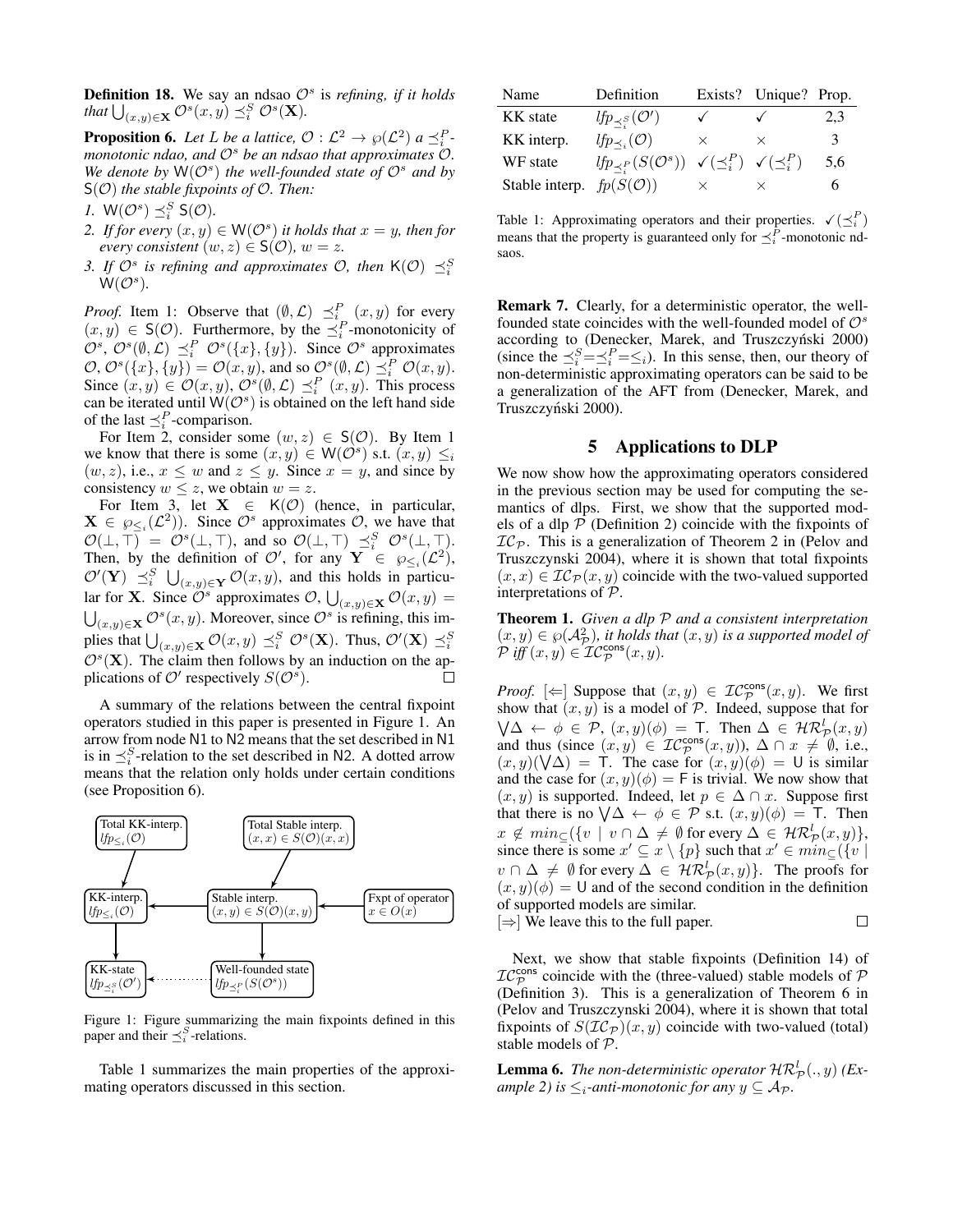Theorem 2. *Given a dlp* P *and a consistent interpretation*  $(x, y) \in \wp(A_\mathcal{P}^2)$ . Then  $(x, y)$  is a stable model of P iff  $(x, y) \in S(\mathcal{IC}_{\mathcal{P}}^{\mathsf{Cons}})(x, y).$ 

*Proof.*  $[\Rightarrow]$  Let  $(x, y)$  be a stable model of P. We show that  $x \in \text{lrp}(\mathcal{IC}_{\mathcal{P}}^l(.,y))$  (the proof that  $y \in \text{lrp}(\mathcal{IC}_{\mathcal{P}}^l(x,.))$ is analogous). We first show that  $x \in \mathcal{IC}_{\mathcal{P}}^l(x, y)$ . Indeed, this immediately follows from the fact that any stable interpretation is supported and that any supported model is a fixpoint of  $IC_{\mathcal{P}}^{\text{cons}^{\star}}$  (Theorem [1\)](#page-7-4). It remains to show ⊆-minimality. Suppose towards a contradiction that there is some  $x' \subset x$  such that  $x' \in \mathcal{IC}_{\mathcal{P}}^l(x', y)$ . It is easy to check that  $(x', y) \in mod(\frac{p}{(x, y)})$ , which contradicts  $(x, y) \in \min_{\leq t} (mod(\frac{p}{(x, y)}))$  (the latter follows from the assumption that  $(x, y)$  is stable). Thus x is a ⊆-minimal fixpoint of  $\mathcal{O}_l(.,y)$ , i.e.,  $x \in lfp(\mathcal{O}_l(.,y))$ . Analogously  $y \in lfp(\mathcal{O}_l(x,.))$ , hence  $(x, y) \in S(\mathcal{IC}_{\mathcal{P}})^{\text{cons}}(x, y)$ .  $\Box$  $|\Leftarrow|$  We leave this to the full paper.

Remark 8. Since for stratified dlps, the perfect models [\(Przymusinski 1988\)](#page-9-24) coincide with the stable models [\(Przy](#page-10-5)[musinski 1991,](#page-10-5) Theorem 4.3), the results above also show that for stratified dlps the stable fixpoints of  $\mathcal{IC}_{\mathcal{P}}^{\mathsf{cons}}$  coincide with the perfect models of the program.

We summarize our results for DLP as follows:

- We have shown that the fixpoints of  $IC_{\mathcal{P}}$  coincide with the (three-valued) supported models of  $P$ .
- The stable fixpoints of  $IC_{\mathcal{P}}$  coincide with the (threevalued) stable models of P.

Concerning the well-founded semantics  $W(\mathcal{IC}_{\mathcal{P}}^{s})$ , we note that:

- 1. it uniquely exists for any disjunctive logic program (see Proposition [5\)](#page-6-7),
- 2. it coincides with the well-founded semantics for nondisjunctive normal logic programs [\(Van Gelder, Ross, and](#page-10-3) [Schlipf 1991\)](#page-10-3) (see Remark [6\)](#page-5-5), and
- 3. it is  $\preceq_i^S$ -related to the stable models of  $P$  (see Proposition [6\)](#page-7-2).

Altogether, this shows that the general construction for a well-founded state satisfies some minimal desiderata for any well-founded semantics for disjunctive logic programming. In future work, we plan to compare  $W(\mathcal{IC}_{\mathcal{P}}^s)$  with other well-founded semantics for DLP (see e.g. [\(Knorr and Hit](#page-9-25)[zler 2007;](#page-9-25) [Wang and Zhou 2005\)](#page-10-6)), as well as look at wellfounded states induced by other operators, such as  $\mathcal{IC}_{\mathcal{P}}^{\mathsf{mod}}$ [\(Pelov and Truszczynski 2004\)](#page-9-13) which is obtained by dropping the minimality constraint of  $IC_{\mathcal{P}}$  and the operators from (Antić, Eiter, and Fink 2013), which have close similarities to the operator  $(\mathcal{IC}'_{\mathcal{P}})_{c}$ . We conjecture that different well-founded semantics from the literature coincide with the well-founded state of variations of these operators.

# <span id="page-8-0"></span>6 Conclusion, in View of Related Work

Approximations of fixpoints of non-deterministic operators generalize standard AFT, as all the operators and fixpoints defined in this paper coincide with the respective counterparts for deterministic operators (see Remarks [6](#page-5-5) and [7\)](#page-7-5). This work also generalizes or allows to generalize the results in [\(Pelov and Truszczynski 2004;](#page-9-13) [Antic, Eiter, and Fink](#page-9-10) ´ [2013\)](#page-9-10) to further semantics of disjunctive logic programs, thus answering an open question in these works. Furthermore, our framework allows to obtain additional semantics for formalisms such as disjunctive default logic [\(Gelfond et](#page-9-6) [al. 1991;](#page-9-6) [Bonevac 2018\)](#page-9-5). The advantage of studying nondeterministic operators is thus at least twofold:

- 1. allowing to define a family of semantics for nonmonotonic reasoning with disjunctive information,
- 2. clarifying similarities and differences between semantics stemming from the use of different operators.

To the best of our knowledge, the only setting with similar unifying potential that has been applied to non-deterministic or disjunctive reasoning is *equilibrium logic* [\(Pearce 2006\)](#page-9-26). The similarities between equilibrium logic and AFT have been noted in [\(Denecker, Bruynooghe, and Vennekens](#page-9-27) [2012\)](#page-9-27), where it was indicated that equilibrium semantics are defined for a larger class of logic programs than those that are represented by AFT, a limitation of AFT which we have overcome in this paper. Furthermore, defining three-valued stable and well-founded semantics is not possible in standard equilibrium logic, but requires an extension known as *partial equilibrium logic* [\(Cabalar et al. 2006;](#page-9-28) [Cabalar et al. 2007\)](#page-9-29), which can be seen as a six-valued semantics. In contrast, the well-founded semantics *is defined* in AFT using the same operator used to define the stable semantics. That being said, in future work we plan to compare in more detail the well-founded semantics for DLP by partial equilibrium logic and the well-founded semantics obtained in this work.

The introduction of disjunctive information in AFT points to a wealth of further research, such as defining three-valued and well-founded semantics for various disjunctive nonmonotonic formalisms and studying on the basis of which operators various well-founded semantics for DLP can be represented in our framework. Moreover, this framework lays the ground for the generalization of various interesting concepts introduced (or adapted) to AFT, such as ultimate approximations [\(Denecker, Marek, and Truszczynski](#page-9-23) [2002\)](#page-9-23), grounded fixpoints [\(Bogaerts, Vennekens, and De](#page-9-30)[necker 2015\)](#page-9-30), strong equivalence (Truszczyński 2006), stratification [\(Vennekens, Gilis, and Denecker 2006\)](#page-10-8) and argumentative representations [\(Heyninck and Arieli 2020\)](#page-9-31) to a non-deterministic setting. Extensions to DLP with negations in the rules' heads and corresponding 4-valued semantics [\(Sakama and Inoue 1995\)](#page-10-9) will also be considered in future work.

Another issue for future work is whether and how to construct an ndsao  $\mathcal{O}^s$  from an ndao  $\mathcal{O}$ , just as [\(Denecker,](#page-9-23) [Marek, and Truszczynski 2002\)](#page-9-23) show how to construct an approximating operator  $\mathcal O$  from  $O_{\mathcal L}$ .

# Acknowledgements

We thank the reviewers for carefully reading the paper. This work is supported by the Israel Science Foundation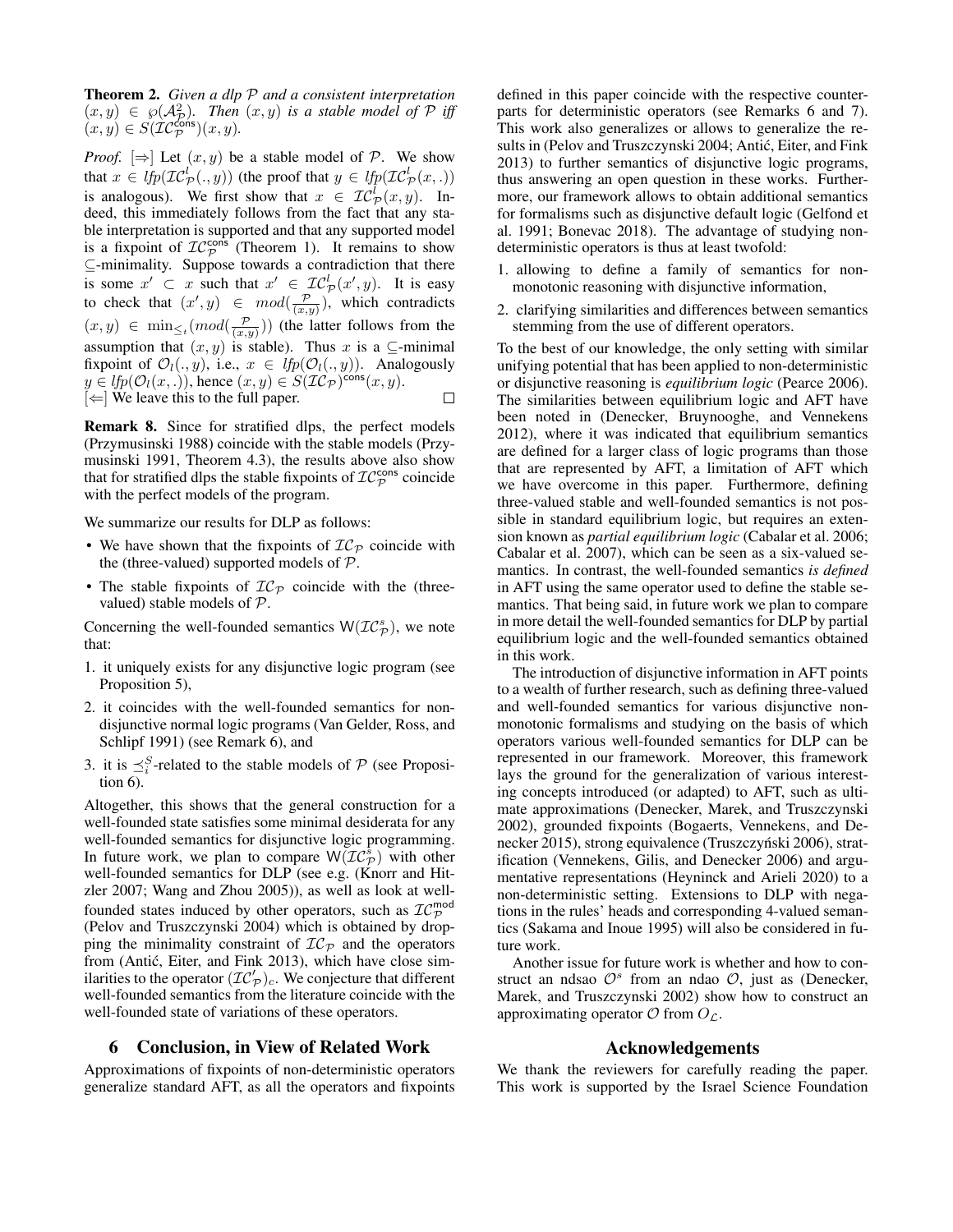(Grants No. 550/19). The first author is also supported by the German National Science Foundation, DFG-project KE-1413/11-1.

#### References

<span id="page-9-19"></span>Alcântara, J.; Damásio, C. V.; and Pereira, L. M. 2005. A well-founded semantics with disjunction. In *International Conference on Logic Programming*, 341–355. Springer.

<span id="page-9-10"></span>Antić, C.; Eiter, T.; and Fink, M. 2013. Hex semantics via approximation fixpoint theory. In *Proceedings of LP-NMR'13*, LNCS 8148, 102–115. Springer.

<span id="page-9-20"></span>Baral, C.; Lobo, J.; and Minker, J. 1992. Generalized disjunctive well-founded semantics for logic programs. *Annals of Mathematics and Artificial Intelligence* 5(2):89–131.

<span id="page-9-3"></span>Beirlaen, M.; Heyninck, J.; and Straßer, C. 2017. Reasoning by cases in structured argumentation. In *Proceedings of the Symposium on Applied Computing*, 989–994.

<span id="page-9-4"></span>Beirlaen, M.; Heyninck, J.; and Straßer, C. 2018. A critical assessment of pollock's work on logic-based argumentation with suppositions. In *Proceedings of the NMR*, volume 20, 63–72.

<span id="page-9-30"></span>Bogaerts, B.; Vennekens, J.; and Denecker, M. 2015. Grounded fixpoints and their applications in knowledge representation. *Artificial Intelligence* 224:51–71.

<span id="page-9-12"></span>Bogaerts, B. 2019. Weighted abstract dialectical frameworks through the lens of approximation fixpoint theory. In *Proceedings of the AAAI Conference on Artificial Intelligence*, volume 33, 2686–2693.

<span id="page-9-5"></span>Bonevac, D. 2018. Defaulting on reasons. *Noûs* 52(2):229– 259.

<span id="page-9-17"></span>Brass, S., and Dix, J. 1995a. Characterizations of the stable semantics by partial evaluation. In *International Conference on Logic Programming and Nonmonotonic Reasoning*, 85– 98. Springer.

<span id="page-9-21"></span>Brass, S., and Dix, J. 1995b. Disjunctive semantics based upon partial and bottom-up evaluation. In *ICLP*, 199–213.

<span id="page-9-28"></span>Cabalar, P.; Odintsov, S.; Pearce, D.; and Valverde, A. 2006. Analysing and extending well-founded and partial stable semantics using partial equilibrium logic. In *International Conference on Logic Programming*, 346–360. Springer.

<span id="page-9-29"></span>Cabalar, P.; Odintsov, S.; Pearce, D.; and Valverde, A. 2007. Partial equilibrium logic. *Annals of Mathematics and Artificial Intelligence* 50(3):305–331.

<span id="page-9-11"></span>Charalambidis, A.; Rondogiannis, P.; and Symeonidou, I. 2018. Approximation fixpoint theory and the well-founded semantics of higher-order logic programs. *Theory and Practice of Logic Programming* 18(3-4):421–437.

<span id="page-9-27"></span>Denecker, M.; Bruynooghe, M.; and Vennekens, J. 2012. Approximation fixpoint theory and the semantics of logic and answers set programs. In *Correct reasoning*. Springer. 178–194.

<span id="page-9-7"></span>Denecker, M.; Marek, V.; and Truszczyński, M. 2000. Approximations, stable operators, well-founded fixpoints and applications in nonmonotonic reasoning. In *Logicbased Artificial Intelligence*, volume 597 of *The Springer*

*International Series in Engineering and Computer Science*. Springer. 127–144.

<span id="page-9-23"></span>Denecker, M.; Marek, V. W.; and Truszczynski, M. 2002. Ultimate approximations in nonmonotonic knowledge representation systems. In *Proceedings of the Eights International Conference on Principles of Knowledge Representation and Reasoning*, 177–190.

<span id="page-9-8"></span>Denecker, M.; Marek, V.; and Truszczyński, M. 2003. Uniform semantic treatment of default and autoepistemic logics. *Artificial Intelligence* 143(1):79–122.

<span id="page-9-0"></span>Eiter, T., and Gottlob, G. 1993. Complexity results for disjunctive logic programming and application to nonmonotonic logics. In *ILPS*, 266–278.

<span id="page-9-18"></span>Fernández, J., and Minker, J. 1995. Bottom-up computation of perfect models for disjunctive theories. *The Journal of logic programming* 25(1):33–51.

<span id="page-9-16"></span>Fitting, M. 2006. Bilattices are nice things. In *Self Reference*, volume 178 of *CSLI Lecture Notes*, 53–77. CLSI Publications.

<span id="page-9-14"></span>Gelfond, M., and Lifschitz, V. 1991. Classical negation in logic programs and disjunctive databases. *New generation computing* 9(3-4):365–385.

<span id="page-9-6"></span>Gelfond, M.; Lifschitz, V.; Przymusinska, H.; and Truszczynski, M. 1991. Disjunctive defaults. In *Proceedings of International Conference on Principles of Knowledge Representation and Reasoning (KR)*, 230–237.

<span id="page-9-15"></span>Ginsberg, M. L. 1988. Multi-valued logics: A uniform approach to reasoning in artificial intelligence. *Computer Intelligence* 4:256–316.

<span id="page-9-31"></span>Heyninck, J., and Arieli, O. 2020. Argumentative reflections of approximation fixpoint theory. *Computational Models of Argument: Proceedings of COMMA 2020* 326:215.

<span id="page-9-25"></span>Knorr, M., and Hitzler, P. 2007. A comparison of disjunctive well-founded semantics. In *FAInt*.

<span id="page-9-1"></span>Lobo, J.; Minker, J.; and Rajasekar, A. 1992. *Foundations of disjunctive logic programming*. MIT press.

<span id="page-9-2"></span>Minker, J., and Seipel, D. 2002. Disjunctive logic programming: A survey and assessment. In *Computational logic: logic programming and beyond*. Springer. 472–511.

<span id="page-9-26"></span>Pearce, D. 2006. Equilibrium logic. *Annals of Mathematics and Artificial Intelligence* 47(1):3–41.

<span id="page-9-13"></span>Pelov, N., and Truszczynski, M. 2004. Semantics of disjunctive programs with monotone aggregates: an operator-based approach. In *Proceedings of NMR'04*, 327–334.

<span id="page-9-9"></span>Pelov, N.; Denecker, M.; and Bruynooghe, M. 2007. Wellfounded and stable semantics of logic programs with aggregates. *Theory and Practice of Logic Programming* 7(3):301– 353.

<span id="page-9-22"></span>Plotkin, G. D. 1976. A powerdomain construction. *SIAM Journal on Computing* 5(3):452–487.

<span id="page-9-24"></span>Przymusinski, T. C. 1988. On the declarative semantics of deductive databases and logic programs. In *Foundations of deductive databases and logic programming*. Elsevier. 193– 216.